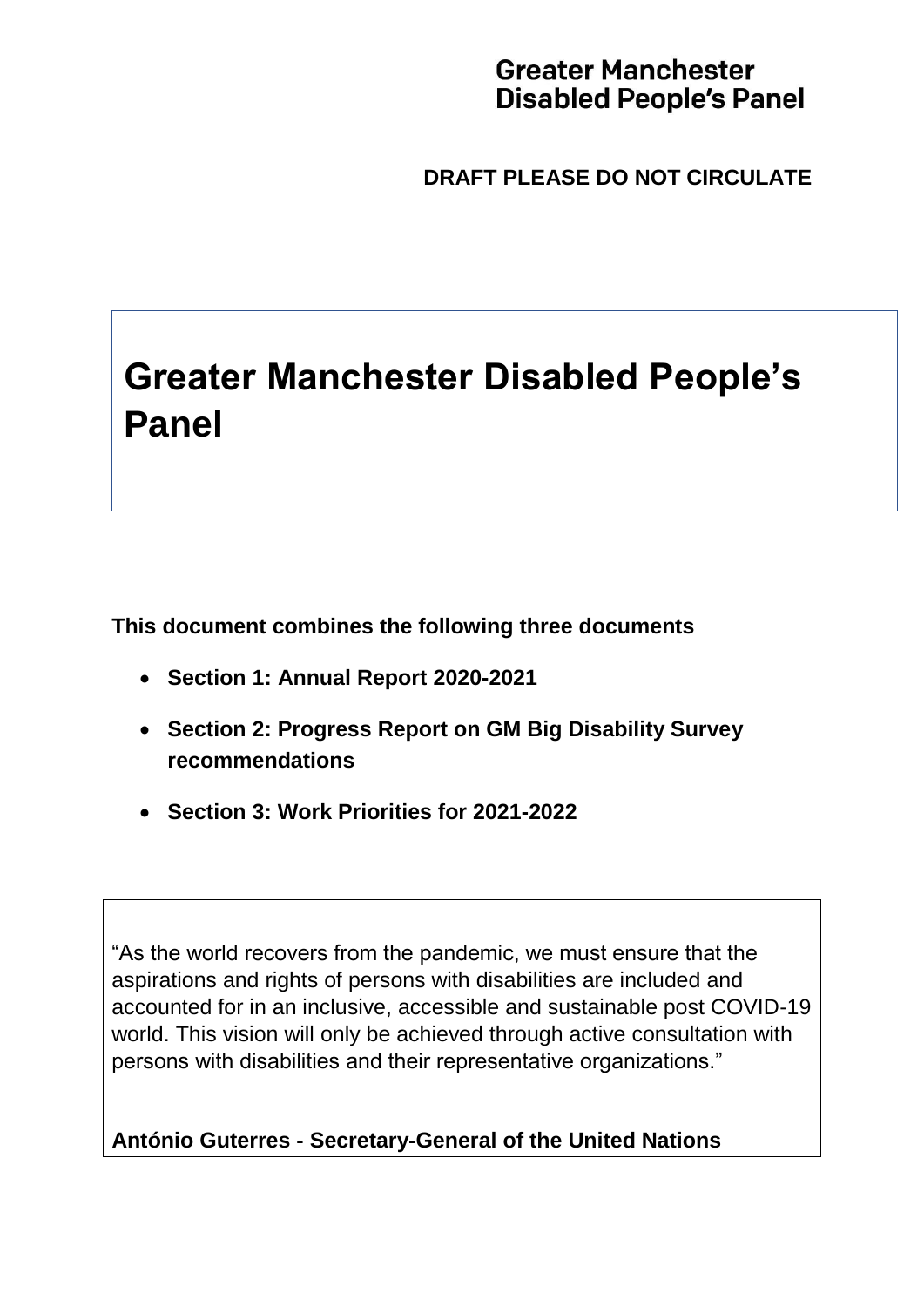#### **Contact Details**

Jane Bevan – Strategic Lead Rick Burgess – Outreach and Development Lead

# **Greater Manchester Disabled People's Panel**

Greater Manchester Coalition of Disabled People Unit 4 Windrush Millennium Centre 70 Alexandra Road Moss Side **Manchester** M16 7WD

Panel general email: [panel@gmcdp.com](mailto:panel@gmcdp.com) GMCDP general enquiry line: 0161 636 7534 [www.gmcdp.com](http://www.gmcdp.com/)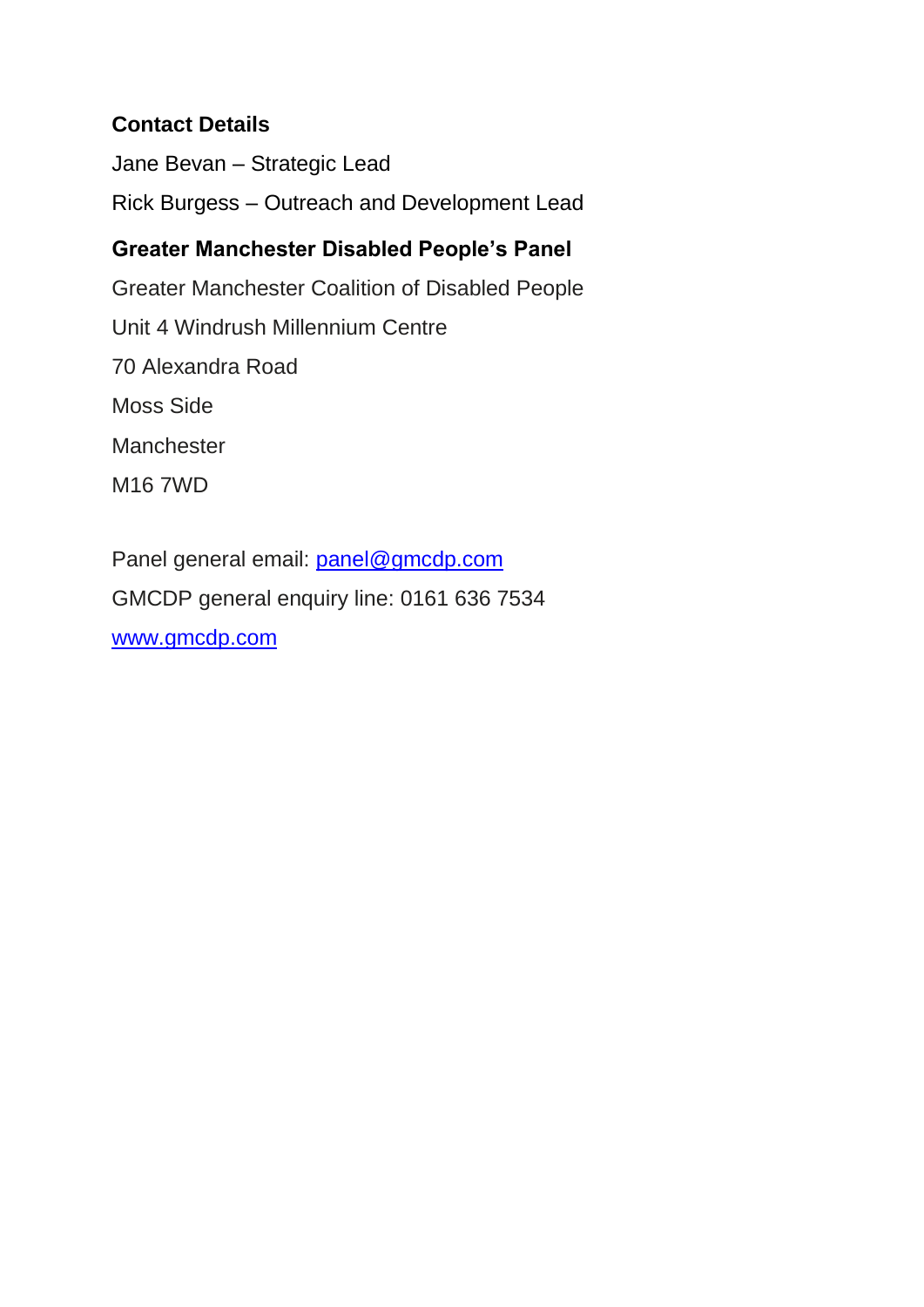# **Section 1: Annual Report 2020-2021**

#### **Foreword**

The Covid-19 pandemic has had a profound and disproportionate impact on disabled people from the onset. Greater Manchester Disabled People's Panel recognised this immediately and captured this impact at a city region level through our [GM Big Disability Survey -](https://gmdisabledpeoplespanel.com/2020/07/09/gm-big-disability-survey-covid19/) Covid19. The work of the Panel in its second year has been dominated by our response to the pandemic. Our work has been possible thanks to the outstanding level of commitment of our Panel members, who have delivered and shaped policy well beyond the ask of time initially envisaged when the Panel was established. This is in part due to the pandemic, but also due to our successful solution-focussed approach. Particular thanks must go to the Panel's outgoing Co-Chair, John Kenny of Disability Stockport, who has provided leadership and expert guidance to the Panel in its first two years, as well as supporting its development prior to the creation of the Panel.

Thanks must also be given to the Mayor and GMCA's officers, who have supported the Panel from its inception and throughout this difficult second year.

This report contains three sections: an annual report detailing the achievements and challenges of our second year; an update on our Big Disability Survey recommendations and our priorities for 2021-2022.

The Panel have set an aspirational goal: to make Greater Manchester one of the best places in the world for disabled people to live. The challenge of that journey has been made more difficult after the events of the last year but the Panel will continue to work collectively to make progress and to actively engage with partners and disabled people in Greater Manchester.

Michele Scattergood and Sarah Cross

#### **Co-chairs of Greater Manchester Disabled People's Panel**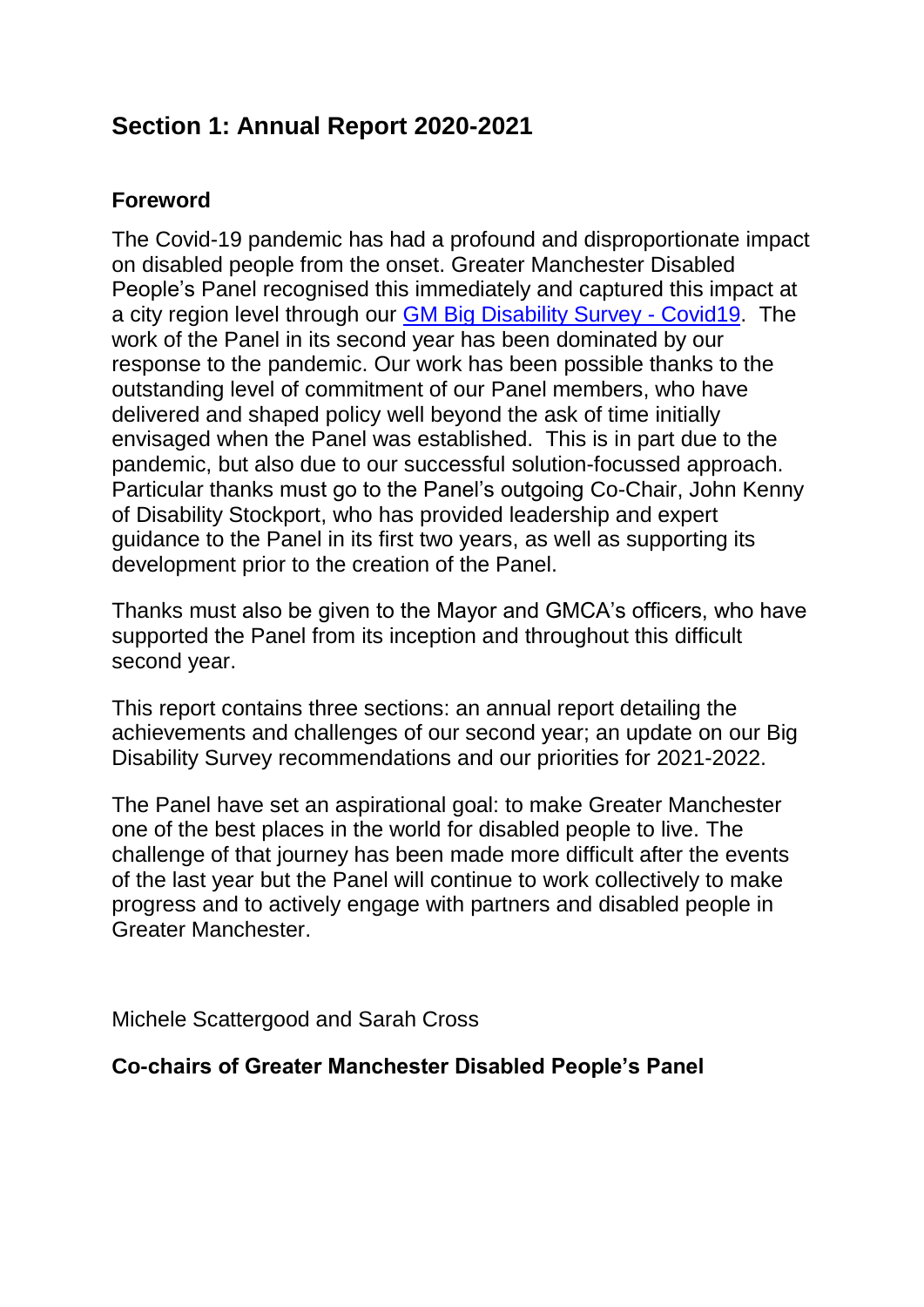#### **About the Panel**

The Greater Manchester Disabled People's Panel (GMDPP) is a panimpairment Panel, made up of 13 Disabled People's Organisations and is convened by the Greater Manchester Coalition of Disabled People. The Coalition is an individual Disabled People's Organisation which provides a secretariat function for the Panel and employs two Panel Officers who support the work of the Panel.

GMDPP was created in 2019 as an initiative between Disabled People's Organisations and the Greater Manchester Mayor Andy Burnham. The aim of the Panel is to ensure that disabled people are involved in all aspects of running and planning for the future of the city region. An agreement was signed with the [Mayor and Greater Manchester](https://www.greatermanchester-ca.gov.uk/)  [Combined Authority \(GMCA\).](https://www.greatermanchester-ca.gov.uk/) This details our broad remit and you can see the one page summary [here.](https://gmdisabledpeoplespanel.com/panel-agreement/)

The ambition of the Panel is to influence policy, culture, and operational practices in order to remove disabling barriers and make real the full rights of disabled people. It seeks to do this at the highest level and in the earliest stage of strategic policy making. We operate from the perspective of the Social Model of Disability and the Seven Needs of Independent Living.

# **Covid-19**

From the outset of the pandemic, member organisations of GMDPP have been working to support disabled people, many of whom have been isolated from information, support and access to basic provisions. The structure of the Panel has facilitated a cross-GM, as well as local perspective, together with a pan-impairment and cross-barrier understanding of particular issues, and a clear picture or where the gaps in GM structures and services have been.

At the beginning of the crisis when GMDPP was raising issues and proposing solutions, it was asked for the evidence of disabled people's experiences. The Survey was commissioned to support the existing lived experience, knowledge and expertise of GMDPP members, in order to influence the necessary changes GMDPP was advocating for. Our Survey was one of the first in the country and addressed some of the early challenges faced by disabled people.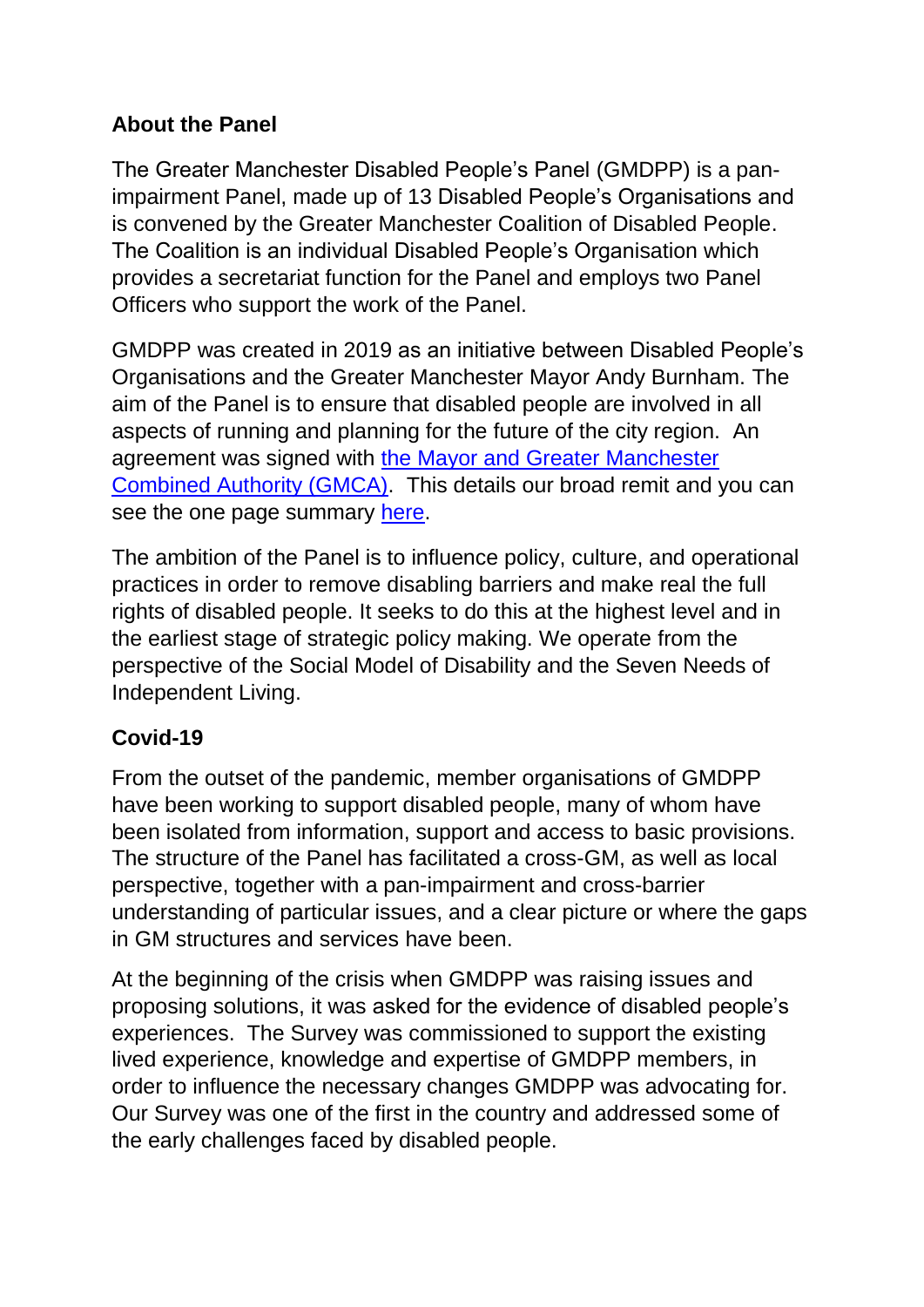The final Survey report contained recommendations to the ten Greater Manchester local authorities, the Greater Manchester Combined Authority and national Government.

The Panel also submitted its survey findings and recommendations to the UK parliament's Joint Committee on Human Rights (which quoted the views of the Panel in its final report) and to the House of Commons Women and Equalities Committee (which published the Panel's evidence).

Our Survey received extensive coverage, including an interview with one of the Panel officers on ITV news. Through our stakeholder engagement with elected representatives, government organisations and public bodies, we were able to secure commitments to addressing the negative impact of the pandemic on disabled people. This impact was highlighted at our Survey briefing event which was attended by more than 80 senior officers, national Government representatives, MP's and Councillors. During this engagement exercise, it became apparent that organisations were often unaware of their duties under national and international frameworks. This has led to the drafting of the GM 'Disabled People's Commitment'. The Panel has been working with the GMCA to develop this commitment under which GMCA and other public bodies will commit to realising the rights of disabled people under the UN Convention on the Rights of Disabled People. The recently released Greater Manchester Independent Inequalities Commission [report](https://www.greatermanchester-ca.gov.uk/media/4337/gmca_independent-inequalities-commission_v15.pdf) recommended that "a similar approach should be adopted for all panels".

During the pandemic the Panel moved swiftly to on-line full monthly meetings and weekly information catch-ups. This provided intelligence about what was happening for disabled people in Greater Manchester in relation to the pandemic on issues such as access to food and medications, employment and impacts on social care, both on a local/borough level, as well as across the region. The Panel was able to use this lived experience in its conversations with public bodies in Greater Manchester. The Panel also used its lived experience to develop position statements and guidance for local public bodies in several areas, including:

 Shielding: through its relationship with the Disability Unit in the Cabinet Office, the Panel shared its position with the Government that there was not an issue with shielding itself but the way that it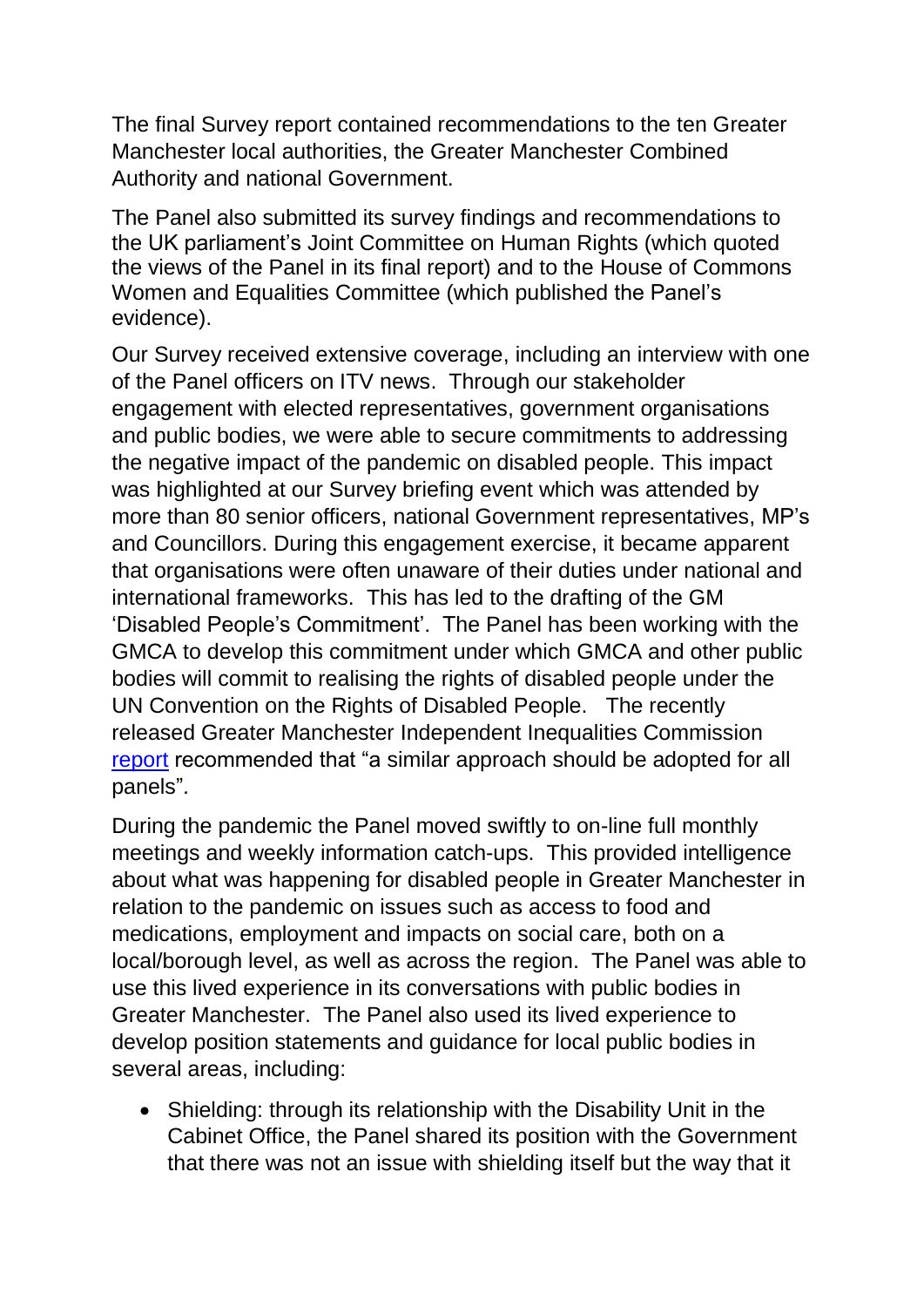has been implemented which has led to the harmful exclusion of disabled people. Rather than being used as an essential aspect of a multifaceted strategy, it has been relied upon with other approaches sidelined.

- Accessibility of Covid Vaccination Programme. The feedback from Panel members and from Programme officers is that by working together barriers have been successfully removed.
- Exemptions for face mask wearing on public transport. The Panel's proposed language was used for Transport for Greater Manchester and the national campaign.
- The Panel has worked with Greater Manchester Health and Social Care Partnership on its mental wellbeing programme and how to develop a more inclusive service. The Panel delivered a focus group and are commenting on the next steps of the Greater Manchester Mental Wellbeing Conversation.
- One of the co-chairs addressed supporters of the GM Good Employment Charter webinar on the theme of Disabled people, employment and Covid-19.
- The Panel worked with the Mayor, Andy Burnham, to advise the BBC on improving the accessibility of its channels of communication, especially in the light of the public health messages in relation to Covid-19.
- In response to returning to city and town centres and new lay-outs, the Panel summarised its guidance in a memo for planners to use. The Panel hosted a useful meeting on inclusive cycling with representatives from across GM and including London which contributed to improvements in design within GM and understanding of inclusion and Active Travel activities. A representative of the Panel has now joined the Cycling and Walking Commission Board to advance inclusive active travel work.

The Panel also successfully advocated for a text service for Greater Manchester Community Hubs. This has now been extended for a further six months due to its high level of use. This is a clear example of the Panel's vital contribution to identifying gaps in emergency provision and assessment of the level of need and to addressing the exclusion of a significant number of people who, by not having a text service, could not access essential supplies, support and services. The extension of this service highlights the necessity of this access provision.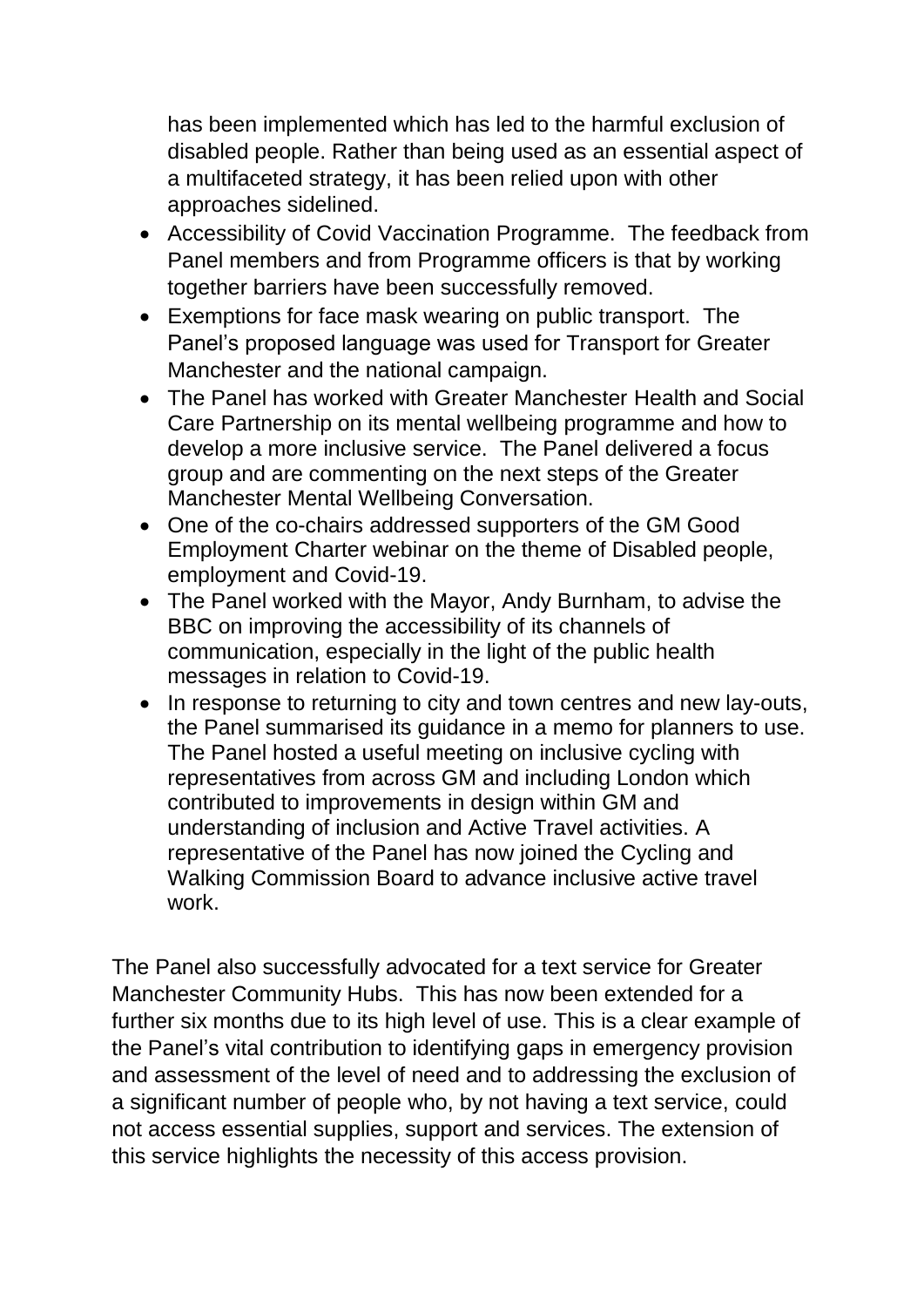#### **Other Communities of Identity**

The Panel had already been working on intersectional issues, and the Black Lives Matter movement encouraged the Panel to review how it was working with other communities of identity. The Panel has been a driving force behind the Greater Manchester move away from silo working in equalities.

#### **New members**

In its Survey the Panel recommended the establishment of a DPO which represented communities experiencing racial inequalities. This was welcomed by some disabled people although the Panel has also now reflected on how this cannot be the only solution, and that DPOs and the Panel need to continue to develop their intersectional approach.

In March 2021, the Panel undertook a recruitment exercise to address geographical and intersectional gaps in Panel membership, particularly looking to recruit from organisations that represent disabled people from communities that experience racial inequality. The new members will be announced in June 2021.

#### **Sharing good practice**

Panel members regularly attend meetings of:

- the Hate Crime Partnership
- Greater Manchester Inequalities Board
- Greater Manchester Humanitarian Assistance Group.

The Panel structure has allowed Panel members to share good practice and expertise and provide the voice of lived experience. For example, a Panel member was approached by a local DWP Disability Employment lead to speak to their team for 'Autism Awareness' week. The Panel member did not have immediate contacts but were able to ask another Panel member, who worked in a Greater Manchester capacity, to respond to the request.

Panel officers have been supporting the development of other Disabled People's Panels in other cities who are keen to copy the Greater Manchester model. These include Brighton, Bristol, East & West Cheshire, Sheffield and with further interest shown in Liverpool.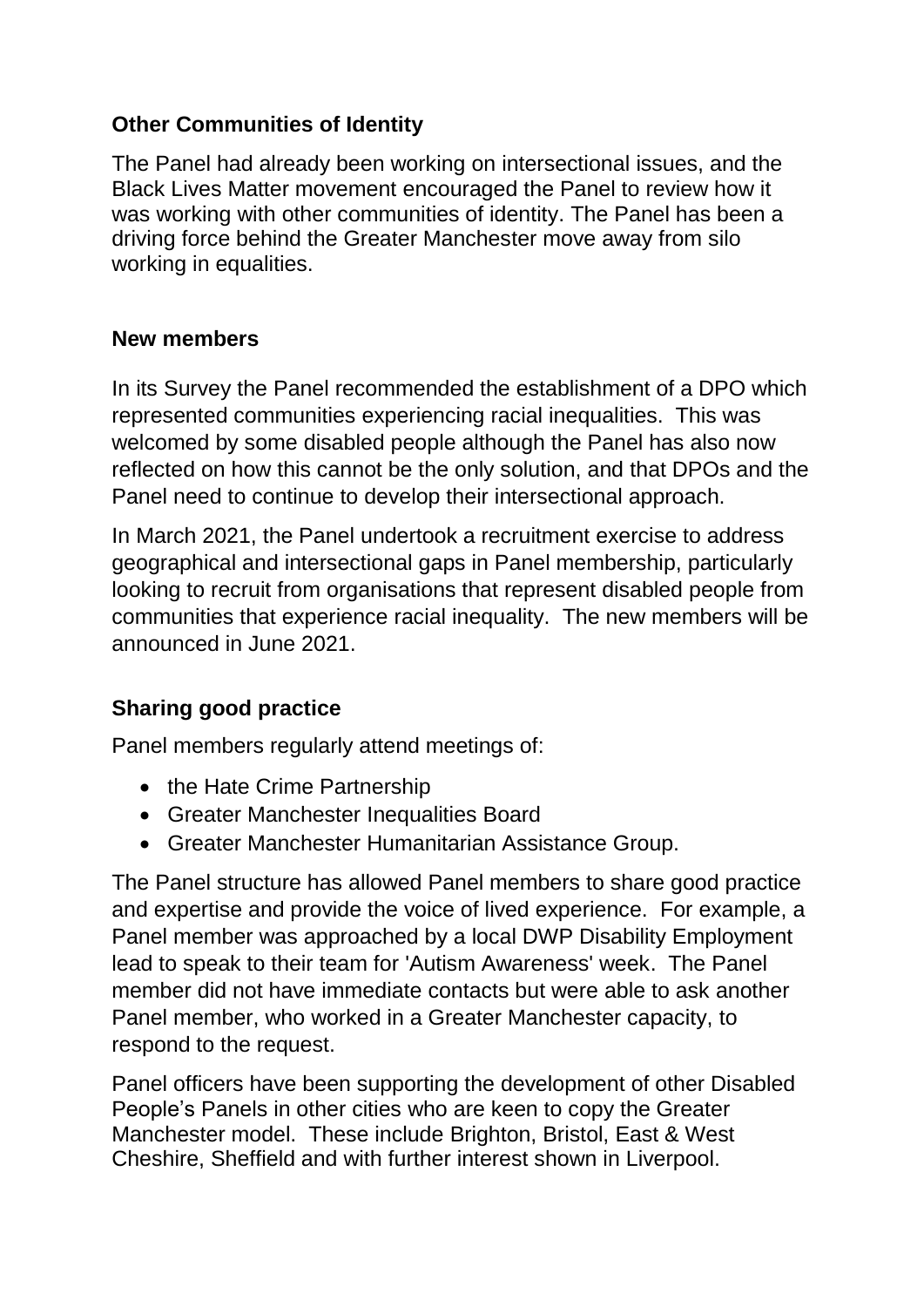#### **Getting the most out of equality law**

In March 2021 the Panel hosted an online event with the Equality and Human Rights Commission and the University of Leeds to discuss how to use the UN Convention on the Rights of Disabled People to maximise the rights of disabled people at local level. This event proved very popular with national reach and positive feedback, including requests for the Panel to deliver similar events in the future.

The Panel referred an issue relating to Victoria Station and Network Rail to the Equality and Human Rights Commission. The Panel had contacted Network Rail about its failure to consider reasonable adjustments when overhauling the lifts at Victoria Station. Subsequently the Equality and Human Rights Commission has entered into a legal agreement (section 23 Equality Act 2010) with Network Rail regarding access requirements in stations in the North West region.

# **Political participation and representation**

The pandemic has further highlighted the importance of disabled people shaping their own futures. This can be partially achieved through influencing policy and monitoring its implementation. However, the decision-making process will continue to exclude disabled people until they are in a position to be part of the democratic process and make these decisions. Our work in 2020/21 has been focussed on two areas: political representation and political participation.

In March 2021 we delivered a workshop "Electing Disabled People" on political representation to discuss how to increase the number of disabled political representatives. We identified the importance of individual parties promoting political participation and representation; reestablishing a political fund for disabled people and the collation of data on representation. All parts of Government need to address the obstacles of access, resources and ableism which block the path to elected office. It is also concerning that disabled elected members on local councils are being obliged to follow the party whip and vote for cuts (to address the short-fall from the pandemic) that fall predominantly on services used by disabled people.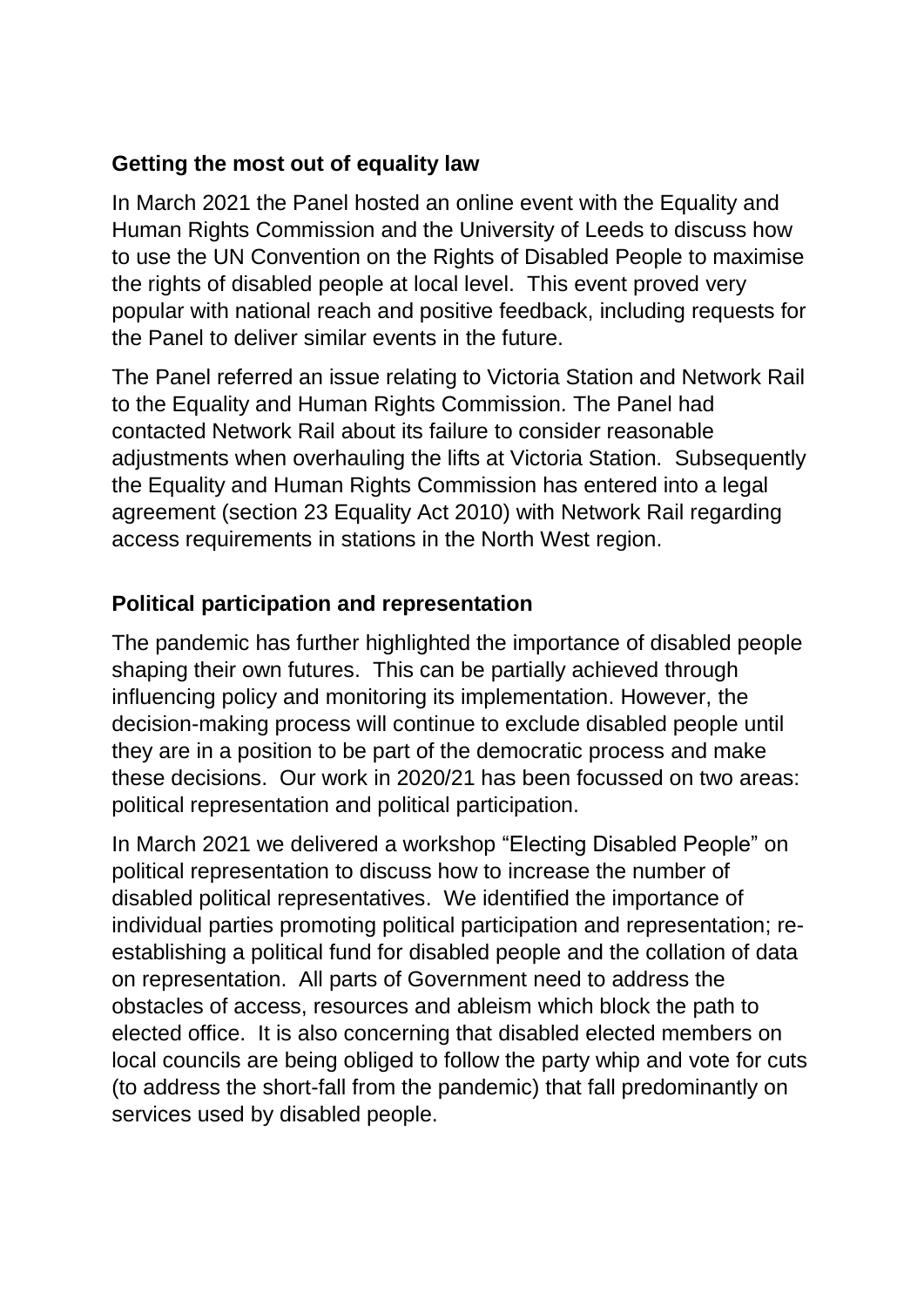Reform to the process of political representation must go hand in hand with the removal of barriers to political participation. In Spring 2021 the Panel worked with the Greater Manchester councils, through the GMCA, to address barriers to the electoral process. This was a particular concern as the elections took place when many disabled people were still be effectively shielding. We are anticipating a low turn-out of disabled people in the May 2021 local elections.

#### **Challenges experienced**

In what was an exceedingly difficult year for everyone, Panel members and their organisations demonstrated a strong commitment to their role and to providing a voice for disabled people in Greater Manchester. However, this presented several challenges:

- Transitioning to digital meetings and ensuring all Panel members remained included.
- Maintaining energy levels during lockdown given organisational, community and personal challenges of Covid-19 and the practical implications of shielding as well as safeguarding Panel members' mental wellbeing.
- Capacity and resources: Panel member organisations are delivering substantial amounts of work with comparatively few resources. Work between meetings is not directly funded within the existing grant agreement and Panel members dedicate a large amount of time for a small yearly recompense, particularly the cochairs. This has been exacerbated by the increase in the Panel's profile, which has led to more requests for input.
- Holding decision-makers to account: the Panel hosts a number of leads from across the Greater Manchester system without this necessarily cleading to change in policy.
- Keeping up with the ever-changing situation on Covid-19 and prioritising key issues when there have been so many during the pandemic.
- The Panel structure evidenced the value of having a funded Disabled People's Organisation (DPO) infrastructure, however substantial time, resources and capacity were deployed to generate the evidence gathered in our Survey, which only served to reinforce the existing information, understanding and insights we had as DPOs.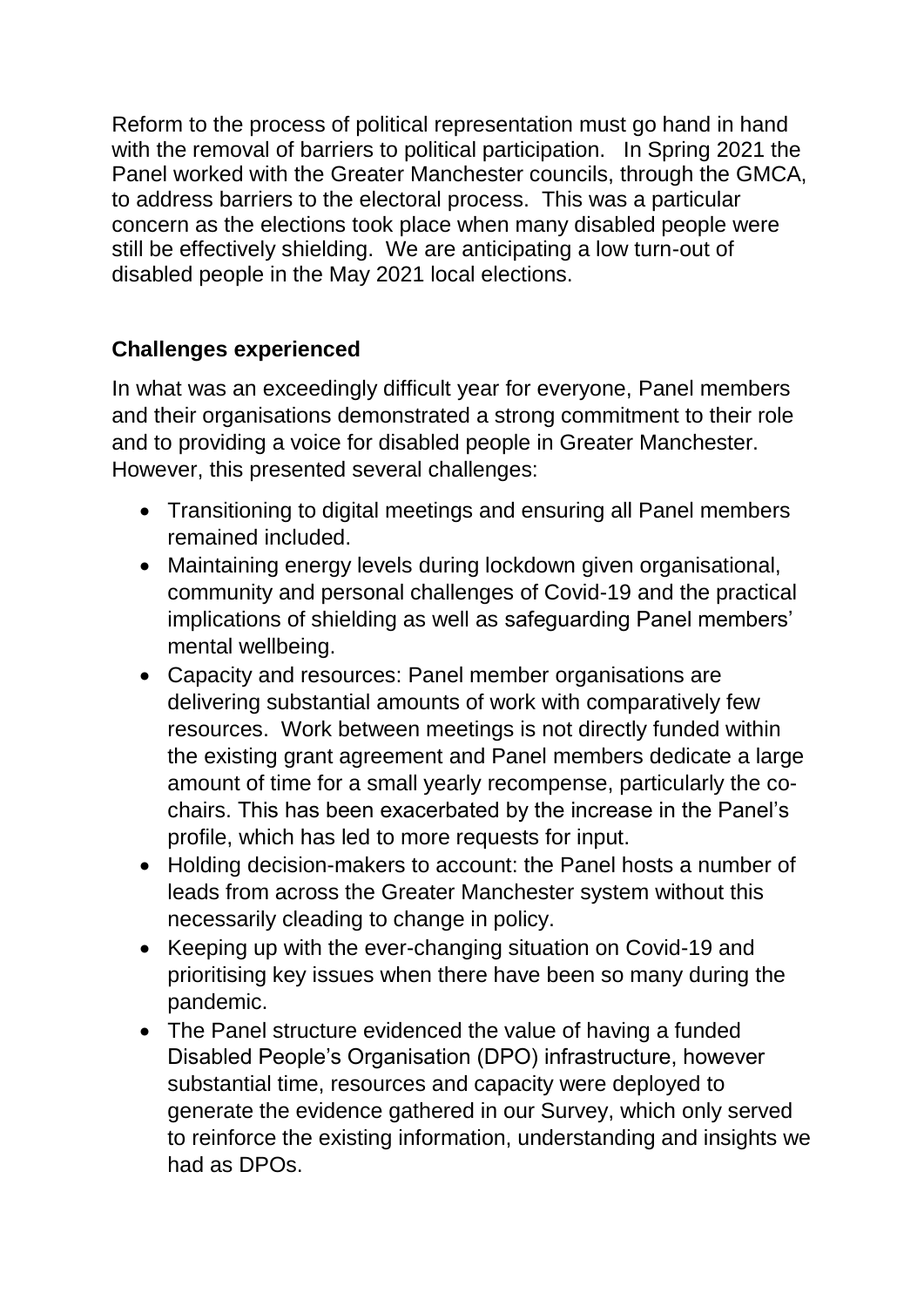# **Future Challenges**

Capacity and resources: the situation is unlikely to change for 2021- 2022. Having risen to the challenges the pandemic presented the Panel has worked beyond its original remit in order to influence, challenge and help form solutions to the issues disproportionately impacting disabled people. The Panel, and GMCDP as the Panel convenor, has to now look to streamlining its priorities and approach, redress the workload of all Panel members, while maintaining strategic impact. The agreed Work Priorities for 2021-2022 can be found in the Section 3 of this report.

The Covid-19 pandemic is not over. The additional barriers and inequalities created by this public health crisis are likely to remain (return to cities; return to work; poverty and insufficient welfare protection, using public transport, implications for disabled people's mental and physical health; newly disabled people recovering from Covid-19).

The future does not look promising in the light of cuts to public services and particularly local authority reductions in the funding of social care. The Panel has a challenging time ahead. The Greater Manchester Disabled People's Commitment and the Panel will be more important than ever.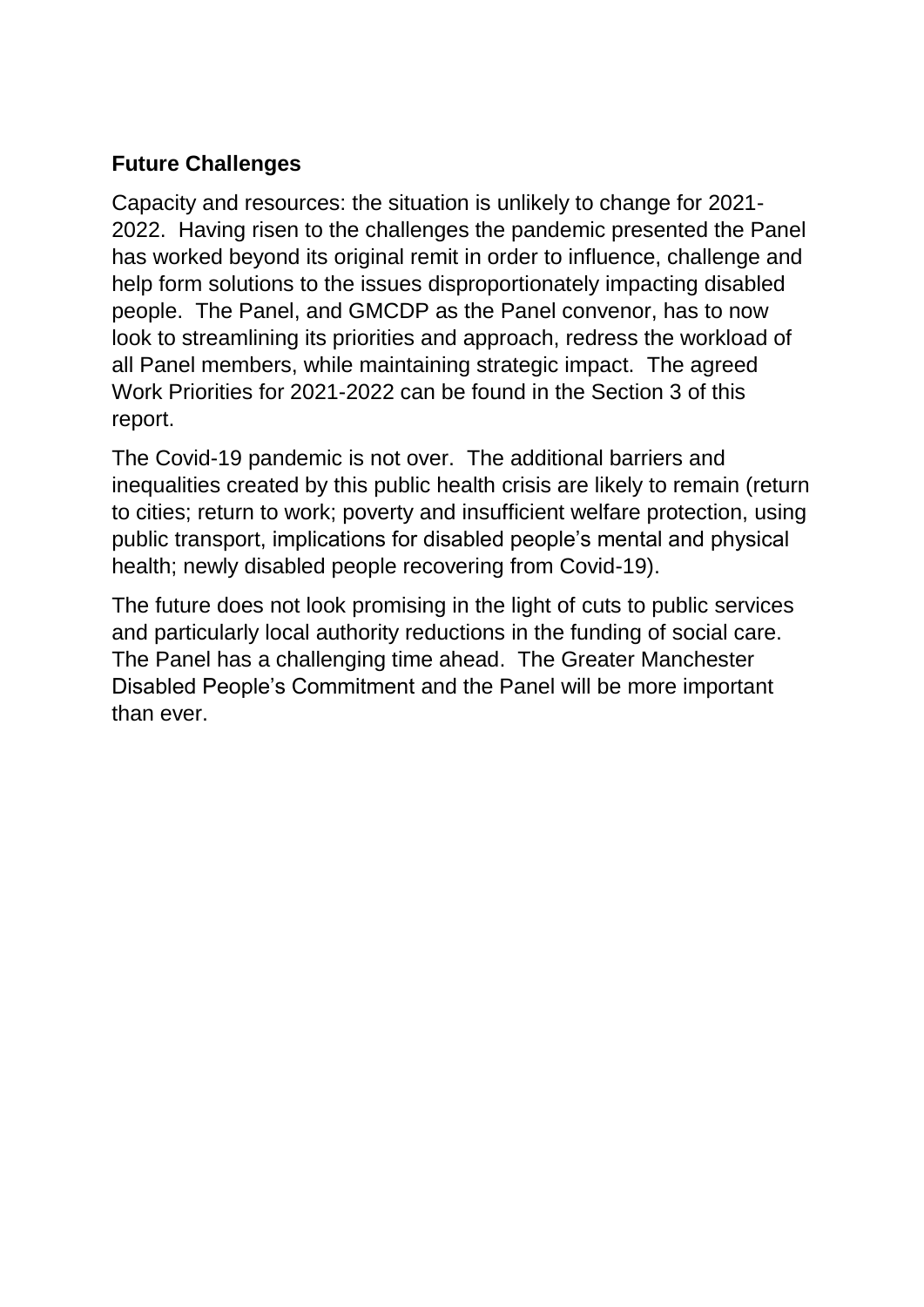# **Section 2: Progress Report on GM Big Disability Survey recommendations**

#### **Introduction**

#### [GM Big Disability Survey -](https://gmdisabledpeoplespanel.com/2020/07/09/gm-big-disability-survey-covid19/) Covid19.

The recommendations in the GM Big Disability Survey – Covid-19 refer to domains or areas of life which have been affected by the pandemic. In Summer 2020 these domains were then further expanded in the GMDPP's submissions to the House of Commons and House of Lords Joint Committee on Human Rights inquiry into ["The Government's](https://committees.parliament.uk/publications/2649/documents/26914/default/)  [response to COVID-19: human rights implications"](https://committees.parliament.uk/publications/2649/documents/26914/default/) and the House of Commons Women and Equalities Committee report on [Unequal impact?](https://committees.parliament.uk/publications/4068/documents/40461/default/)  [Coronavirus, disability and access to services.](https://committees.parliament.uk/publications/4068/documents/40461/default/)

This section assesses progress against all our 2020 recommendations. Recognising COVID survey fatigue we have not returned to survey again but used the lived experience of Panel members in our assessments. We have included new recommendations based on progress. The assessments are an overall judgement from the Panel based on our combined knowledge of the 10 Greater Manchester Local Authorities in addition to the Panel's knowledge of the Greater Manchester infrastructures and organisations.

We have used a traffic light system to assess progress:

K (Red) the Panel are not aware of any progress towards fulfilling the recommendation

(Amber) the Panel is aware of on-going discussions or concrete intention to meet the recommendation

(Green) substantial progress has been made towards the recommendation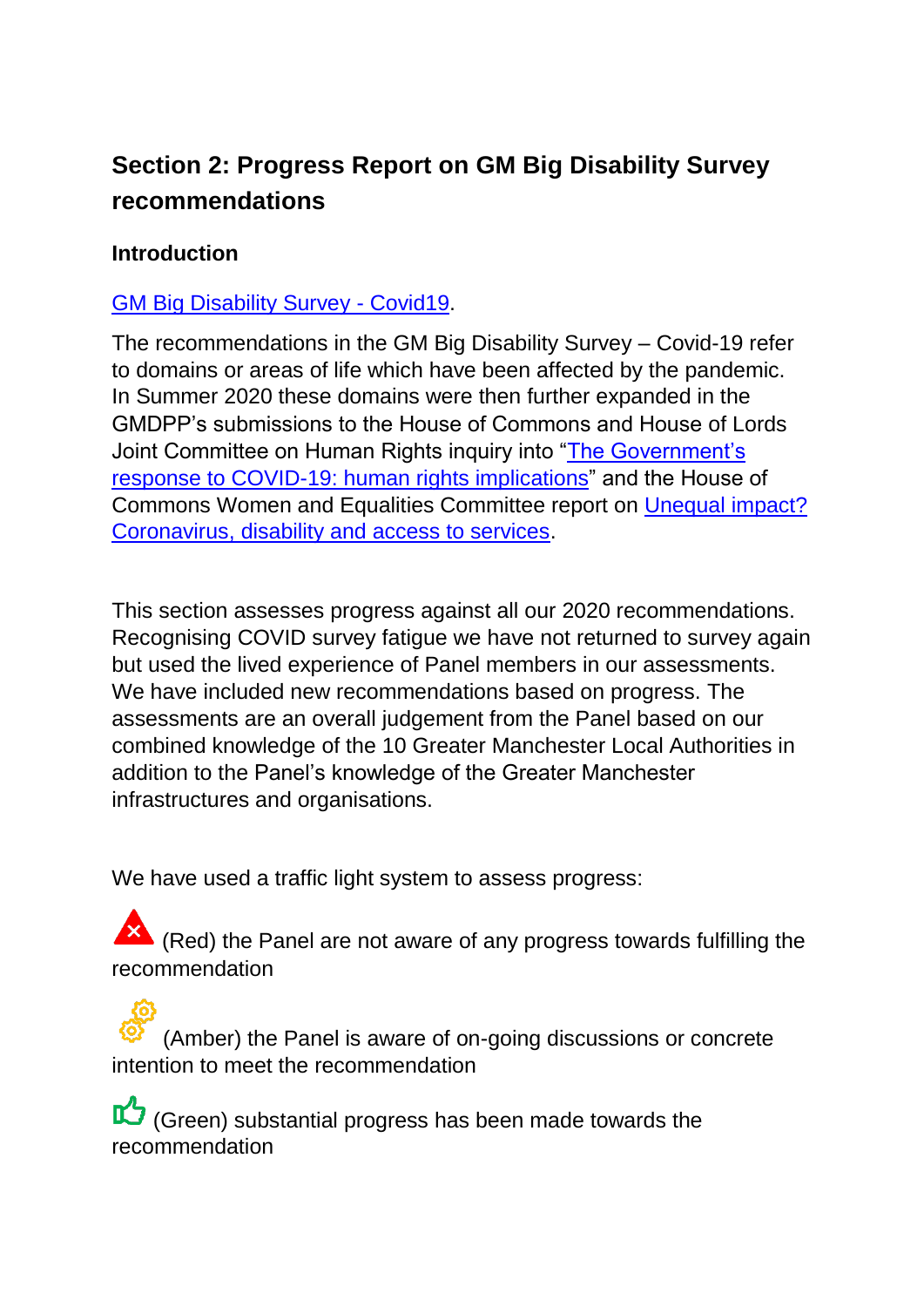? We do not have any additional data or intelligence since the **GM Big** [Disability Survey -](https://gmdisabledpeoplespanel.com/2020/07/09/gm-big-disability-survey-covid19/) Covid19 to make an assessment

# **Equality Impact Assessments of COVID response**

**2020 recommendation:** the Panel recommends that all public bodies providing services to disabled people in Greater Manchester should undertake Equality Impact Assessments of their Covid-19 responses and involve disabled people in the assessment of these. The recommendations from these assessments must then be actively put in place, to ensure the recovery phase and any future peaks do not further negatively impact on disabled people.

(Amber) the Panel are aware of good practice in undertaking Equality Impact Assessment in some of the Greater Manchester boroughs (for example, Rochdale and Wigan expressly mention working with their local Panel members in their Equality Impact Assessments. Rochdale Council even included a link to our survey to enable decisionmakers to use the data we had gathered. Bury mention using the learning provided by the Panel via the Humanitarian Assistance Group and Manchester, as part of its Manchester Covid Health Equity Work, has commissioned one of the Panel members and DPO's to co-ordinate a Sounding Board of disabled people to be actively involved in COVID response work (which has included Equality Impact Assessments)).

#### **Updated 2021 recommendation:**

All Greate Manchester Local Authorities should routinely involve disabled people in the development of their Equality Impact Assessments and resulting action plans and review these regularly. All authorities and public services should adopt the proposed Greater Manchester Disabled People's Commitment

# **Digital Exclusion**

**2020 recommendation:** the Panel recommends that digital exclusion is recognised as an urgent priority (56% of digitally excluded people are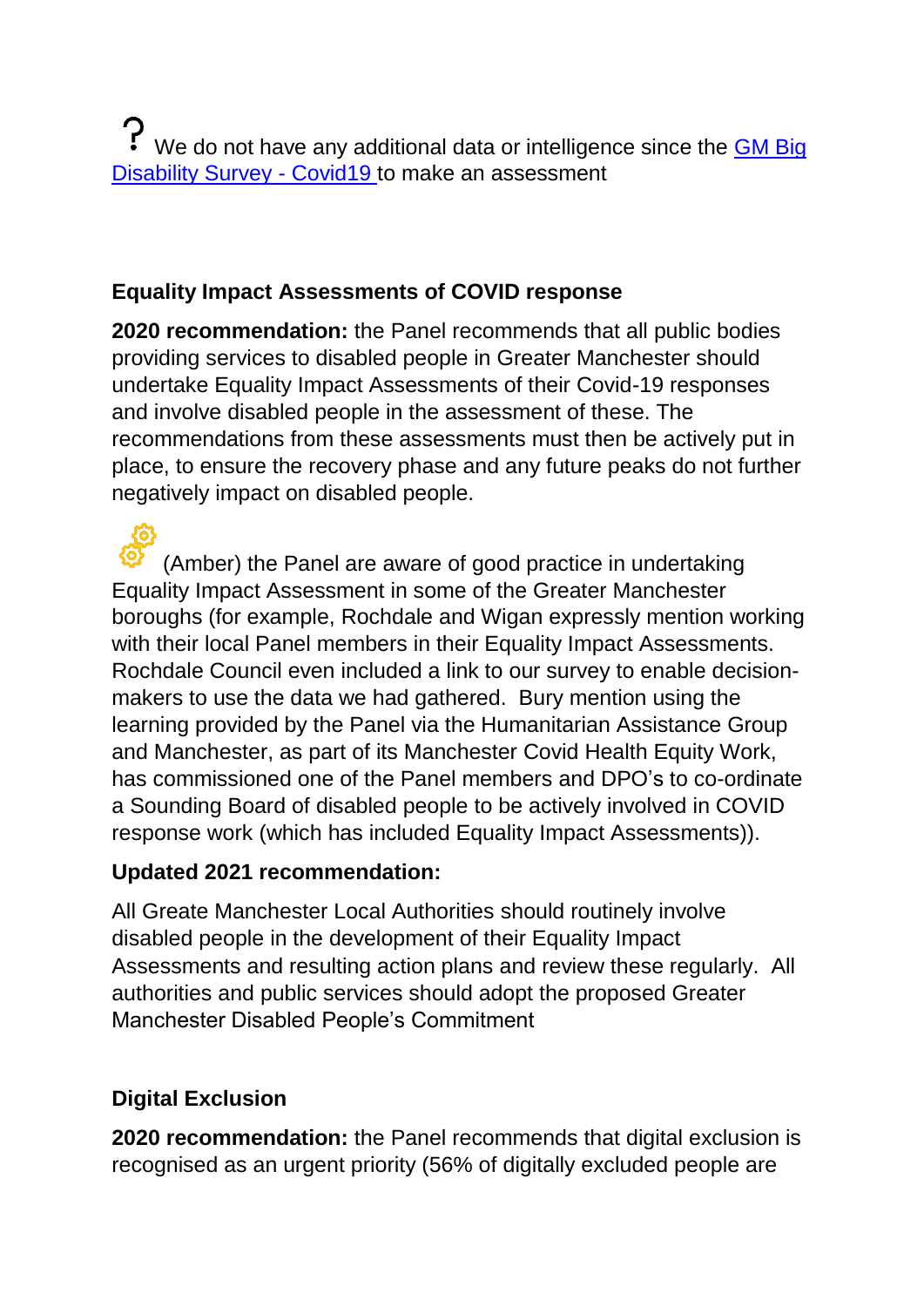disabled people (ONS 2019). Digital exclusion is severely impacting upon disabled people during this pandemic. The Panel recommends the provision of digital devices to enable digital inclusion. The Panel also recommends that the device itself will not solve digital exclusion, but that the costs of data/broadband and the technical support and training must also be included for the successful inclusion of disabled people.

(Amber) the Panel are aware of initiatives at national and Greater Manchester level to address the digital divide. This is being undertaken at a high-level and the benchmark data or targets for digitally excluded disabled people are unclear.

#### **Updated 2021 recommendation:**

Greater Manchester initiatives to tackle digital exclusion should ensure that they undertake data gathering exercises to ascertain the extent of digital exclusion experienced by disabled people. The GMDPP should be involved in the development of targets.

#### **Accessible Information**

**2020 recommendation:** the Panel recommends that accessible information be produced consistently. Access to information is vital to enable disabled people to make informed choices about their lives. Public health information and government guidance in particular must be concise, accessible and clear to enable disabled people to make informed choices to ensure their safety. The Panel recommends that information should be provided in an accessible format to every disabled person (as per Accessible Information Standard). Accessible formats include easy read, large print, braille, audio and BSL.

(Amber) the Panel are aware of initiatives at Greater Manchester and locality level to improve the accessibility of information: the community hubs now have a text service, more documents are now produced in easy-read versions and working in collaboration with the Greater Manchester Health and Social Care Partnership, we have tackled a number of potential accessible information barriers to the GM Covid-19 vaccination programme. Consistency of practice remains an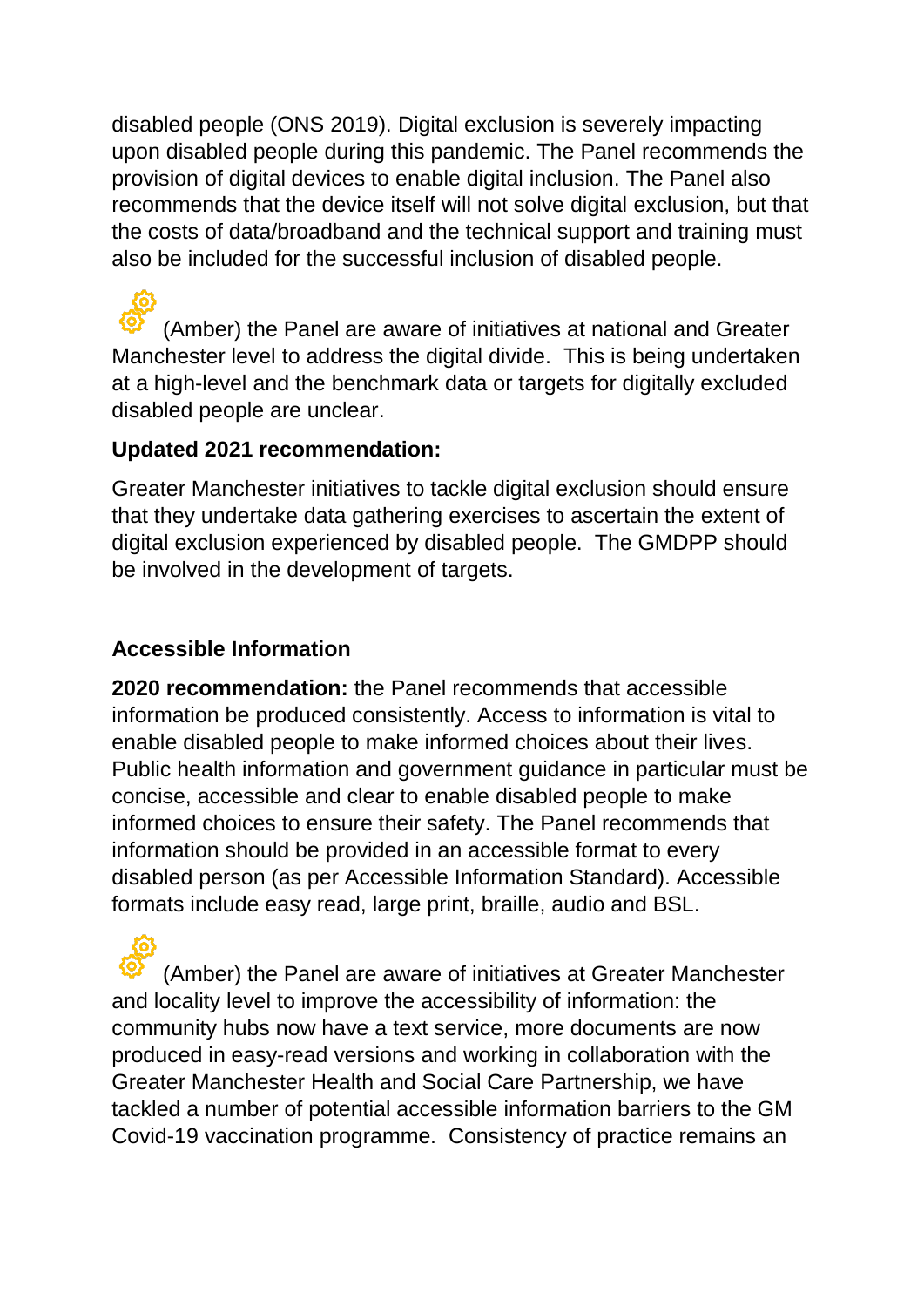issue with successful outcomes dependent on individual officer commitment to removing barriers.

#### **Updated 2021 recommendation:**

Greater Manchester public and private bodies should undertake systemwide audits of their public information to ensure it meets agreed standards. Greater Manchester partnerships and local authorities should jointly fund a Disabled People's Organisation to maintain an accessible information hub that can share good practice and provide expert advice on barrier-free information.

#### **Involvement in decision-making and emergency planning**

**2020 recommendation:** For the recovery transition and the aftermath of this pandemic not to perpetuate the same isolation from services provision and support in the future, the Panel recommends disabled people's organisations are included in all levels of decision making. Disabled people and our organisations must be involved in the development of systems and policies from the very onset, and at local, regional and national levels. The situations faced by disabled people in Greater Manchester and nationally exposed the lack of consideration and inclusion of disabled people in national emergency planning.

(Amber) the Panel have been increasingly involved in co-design initiatives. This is particularly evident in the work the Panel has been undertaking at Greater Manchester level to improve the accessibility of information: the community hubs now have a text service, more documents are now produced in easy-read versions and working in collaboration with the ten local authorities and Greater Manchester Health and Social Care Partnership, we have tackled a number of potential accessible information barriers to the GM Covid-19 vaccination programme. Consistency of practice remains an issue with successful outcomes dependent on individual officer commitment to removing barriers.

#### **Isolation, Safety and Mental Health**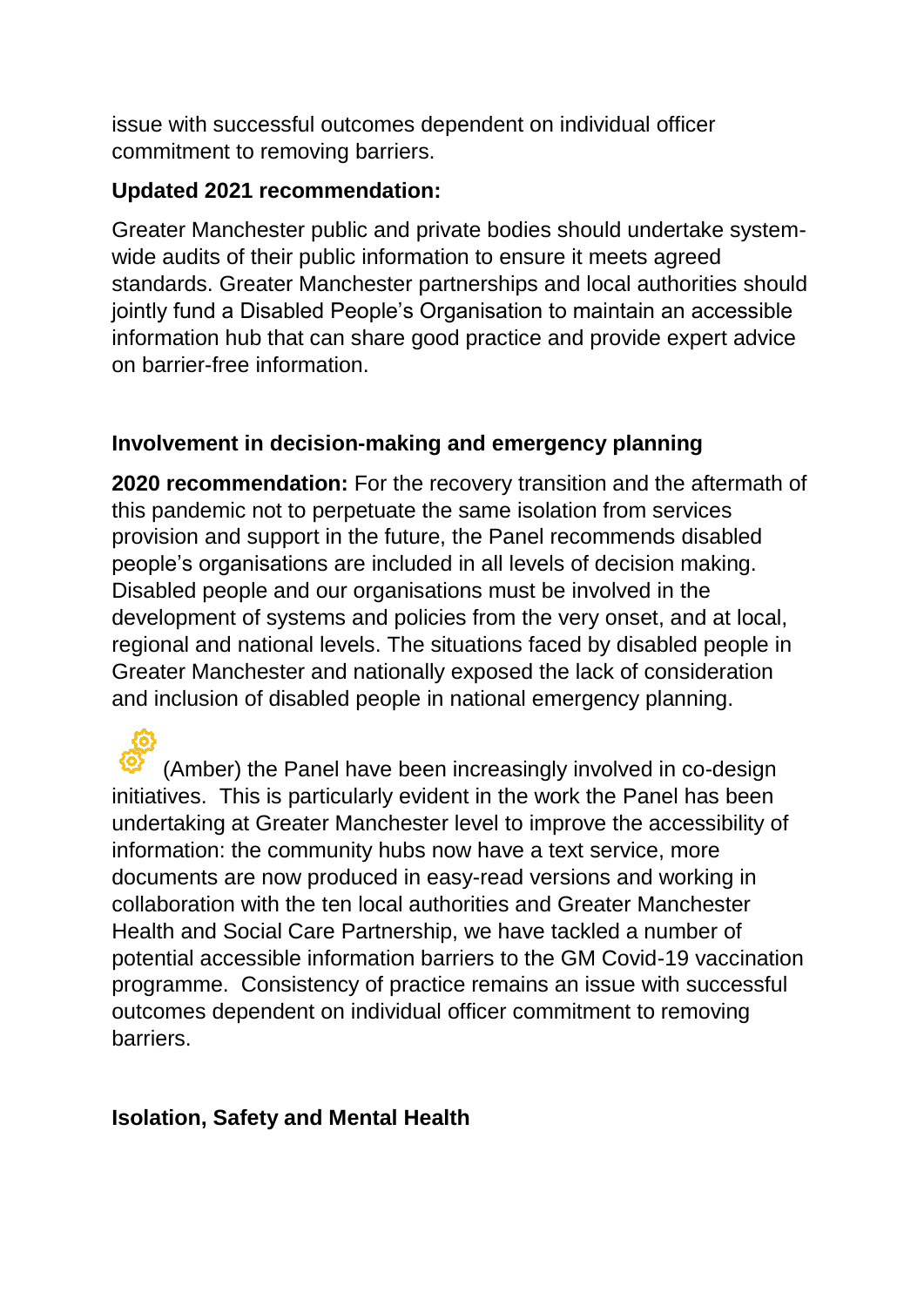**2020 recommendation:** Prior to the pandemic, mental health services were already heavily impacted by austerity, leading to widespread shortages in mental health support services. It is critical that disabled people – and others experiencing mental health distress – are able to access support. The Panel recommends in order to combat the numerous, urgent mental health crisis many disabled people are in (including social isolation; anxiety & depression; increased risk of domestic abuse; food insecurity; access to CAMHS and addiction) that there is an urgent prioritisation of funding and resourcing of mental health support.

(Amber) Although the Panel have begun a programme of work with Greater Manchester Health and Social Care Partnership on mental health wellbeing provision for disabled people, the scale of long-term under-provision and failure to provide adequate services is such that without significant investment, substantial progress is unlikely. Young people turning 18 and not having access to children's services seems to be a particularly acute problem post-pandemic, especially for young autistic people.

#### **Independent Living**

**2020 recommendation:** Support independent living for disabled people: Long term strategies must be developed to support independent living in the community, reversing the effects austerity has had on disabled people's rights to live their lives in a place of their choosing, with access to the required support. The Panel recommends a re-prioritisation of independent living, and that this needs to be recognised as an equal, vital right, in accordance with Article 19 of the UN Convention on the Rights of Disabled People.

(Red) the Panel are not aware of any progress towards fulfilling the recommendation

#### **Personal Assistance / Carers:**

1) **2020 recommendation:** The Panel recommends that measures including clear avenues for accessing PPE; flexibility in direct payments being used to pay for alternative PAs or equipment; LA and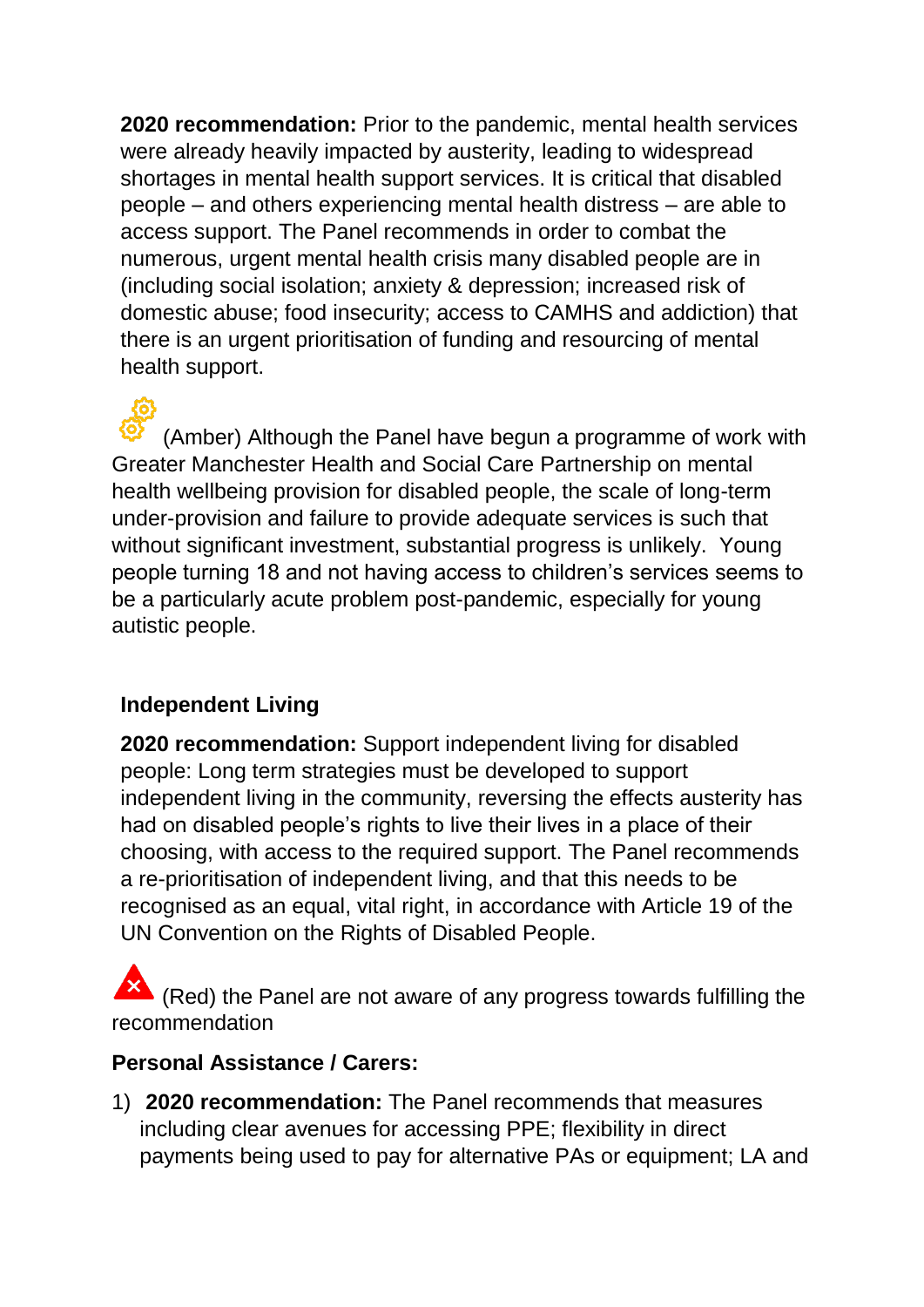providers creating a "pooling mechanism" for emergency PA/carer cover; and pre-emptive permission to pay family/friends if PAs/carers have to self-isolate be put into place to prevent current crisis situations for disabled people as we move into the recovery phase, and to improve the emergency planning should there be future peaks or crisis situations.

(Amber) the Panel are aware of local authorities allowing provision of PPE through DPO's, pooling emergency care and direct payments being used to pay for alternative PAs and equipment. One of these local authorities is now working with their local DPO and Panel member to improve direct payments.

# **Care Act Easing**

2) **2020 recommendation:** Statutory Standards, Social Care Assessments and Health Care: The Panel recommends that the Care Act 2014 standards be kept as the minimum required standards. The Panel recommends these measures be implemented to ensure that disabled people do not continue to experience unnecessary consequences, on top of the pandemic itself.

(Green) the Government announced last month that is plans to end Care Act easing.

3) **2020 Recommendation to National Government:** The Government should publicise without delay its social care green paper. Its scope should cover all disabled people regardless of age. It should look to establish a professional structure and renumeration for social care staff to ensure that the work of care workers, and the people who receive this care, are valued.

 $\blacktriangle$  (Red) despite earlier announcements the Government did not to include social care proposals in its recent Queen's Speech

#### **Intersectional impact on disabled people who are also more likely to encounter discrimination on the grounds of race**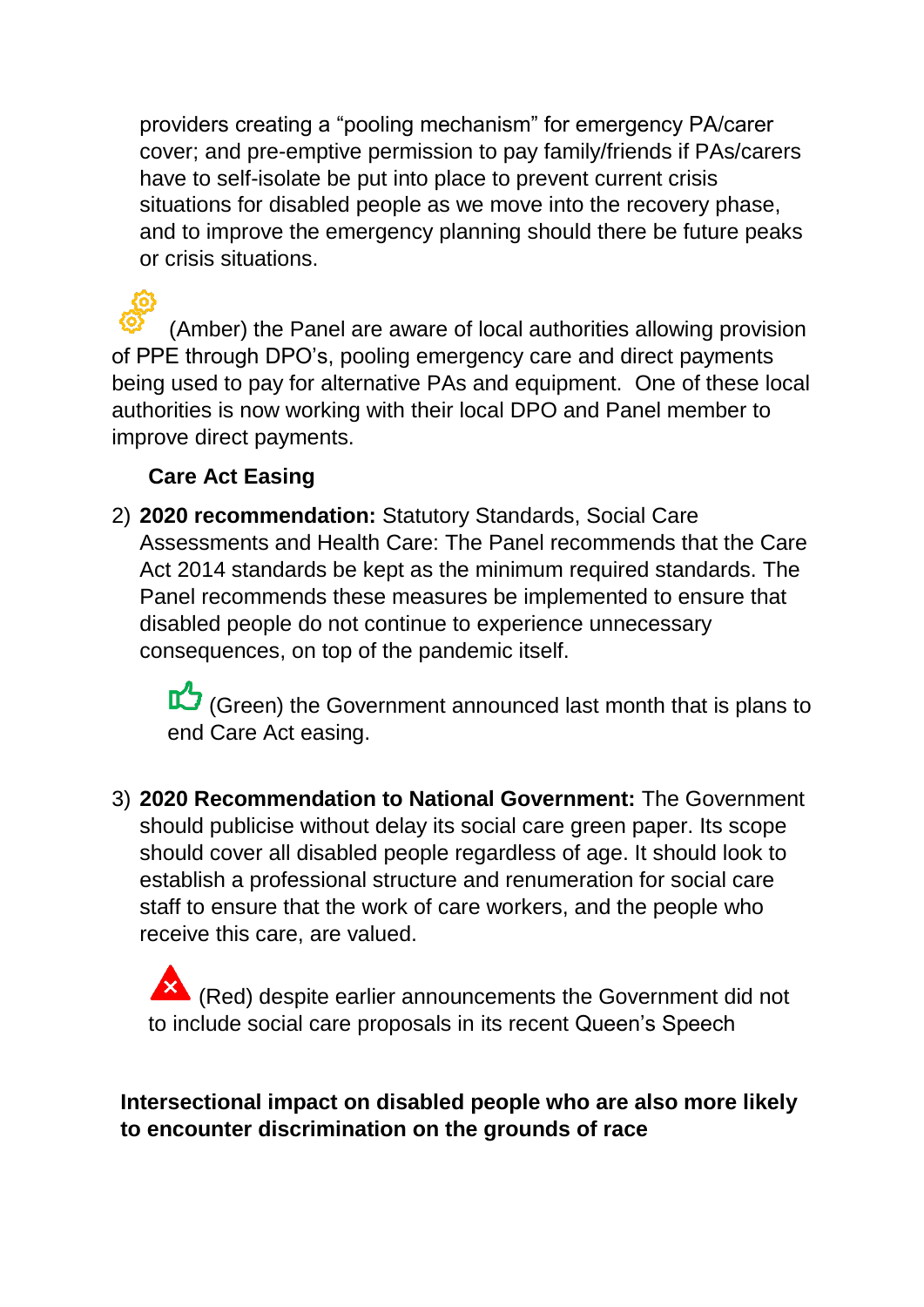**Updated recommendation:** Despite extensive cross-circulation of the survey, disabled people who are also more likely to encounter discrimination on the grounds of race were underrepresented. GMDPP commits to proactively support the involvement of disabled people who are more likely to encounter discrimination on the grounds of race and, if appropriate, support the creation of a specific disabled people's organisation in Greater Manchester.

(Amber) the Panel is trying to address intersectionality in its 2021 recruitment exercise to address geographical and communities of identity gaps.

#### **Resourcing for a DPO in each of 10 GM boroughs**

1. **2020 Recommendation** The development and resourcing for a disabled people's organisation in each of the 10 Greater Manchester boroughs: The current boroughs without an established local disabled people's organisation (Bolton, Bury, Oldham and Trafford) corresponded with the lowest contributions from disabled people in these areas. In order to ensure Local Authorities are including disabled people in their decision making the Panel recommends the development, resourcing and inclusion of disabled people's organisations within each of the boroughs in which there is currently a gap. There are Panel members who can support this work.

(Amber) the Panel has proposed a GM Disabled People's Commitment which has been recommended by the Independent Inequalities Commission. The Panel has been working with individual local authorities to encourage the establishment of Disabled People's Organisations where these do not already exist. We are currently recruiting new Panel members to address geographical gaps and encouraging the local authorities in these areas to support the development of a Disabled People's Organisation.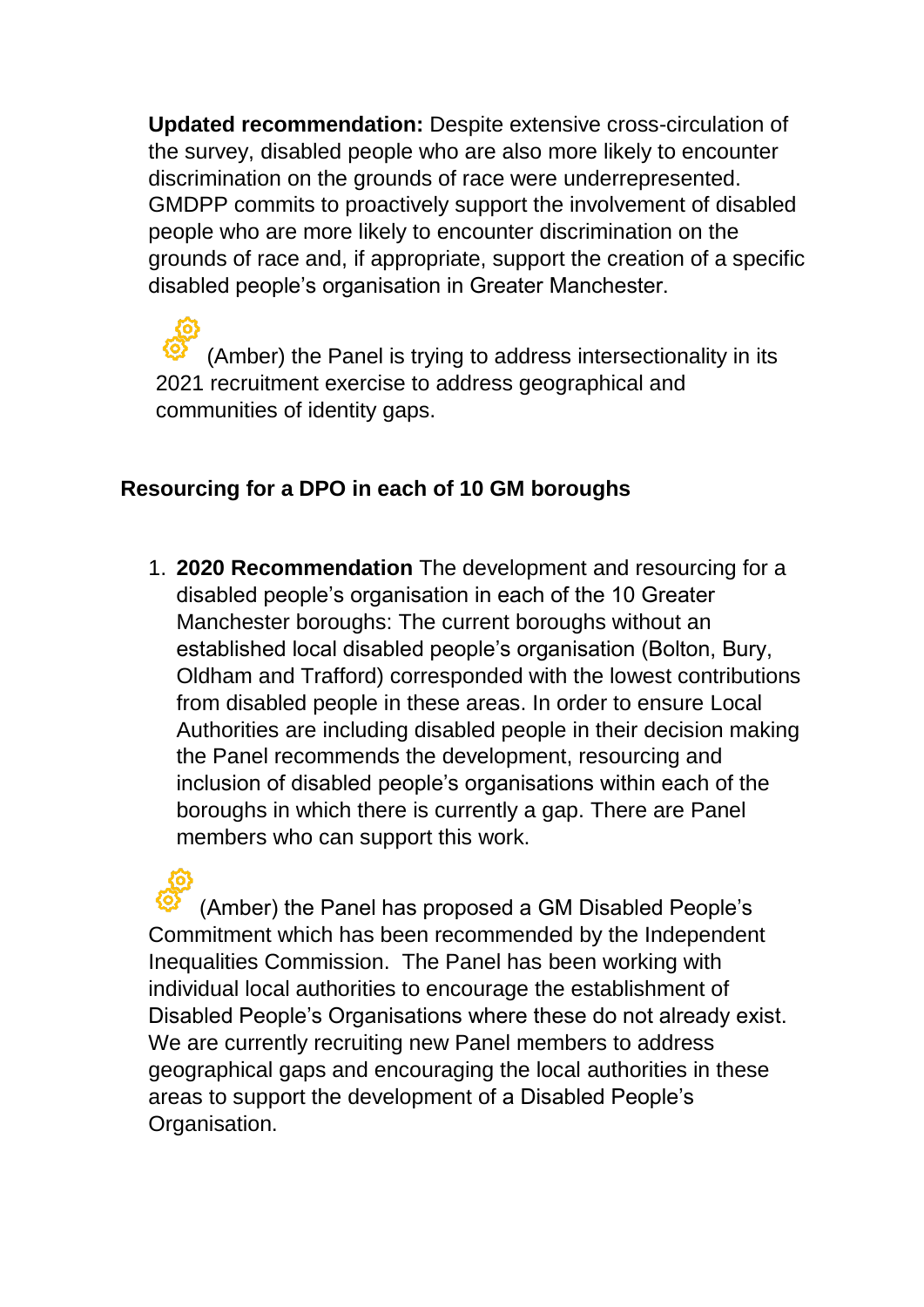#### **2020 Recommendations to National Government:**

2. The Government should require all local authorities and councils to ensure the development and resourcing of disabled people's organisations in their areas and provide adequate funding to local councils to do so;

 $\blacktriangle$  (Red) the Panel are not aware of any progress towards fulfilling the recommendation

3. City regions, such as Greater Manchester, should establish panels with a similar remit to the Greater Manchester Disabled People's Panel;

(Green) substantial progress has been made towards the recommendation

Panel officers have been supporting the development of other Disabled People's Panels in other cities who are keen to copy the Greater Manchester model. These include Brighton, Bristol, East & West Cheshire, Sheffield and with further interest shown in Liverpool.

#### **Employment**

1) **2020 Recommendation:** The Panel recommends that the Greater Manchester Combined Authority, local authorities and other key public anchor organisations in each Greater Manchester borough conduct an urgent Equality Impact Assessment as part of their COVID 'return to work' plan and engage with disabled employees to agree reasonable adjustments.

We do not have any additional data or intelligence since the [GM Big Disability Survey -](https://gmdisabledpeoplespanel.com/2020/07/09/gm-big-disability-survey-covid19/) Covid19 to make an assessment

#### **Updated 2021 recommendation:**

The Panel calls on the Greater Manchester Work and Health Board to collate data to assess the 'state of work' for disabled people returning to the public sector and anchor institutions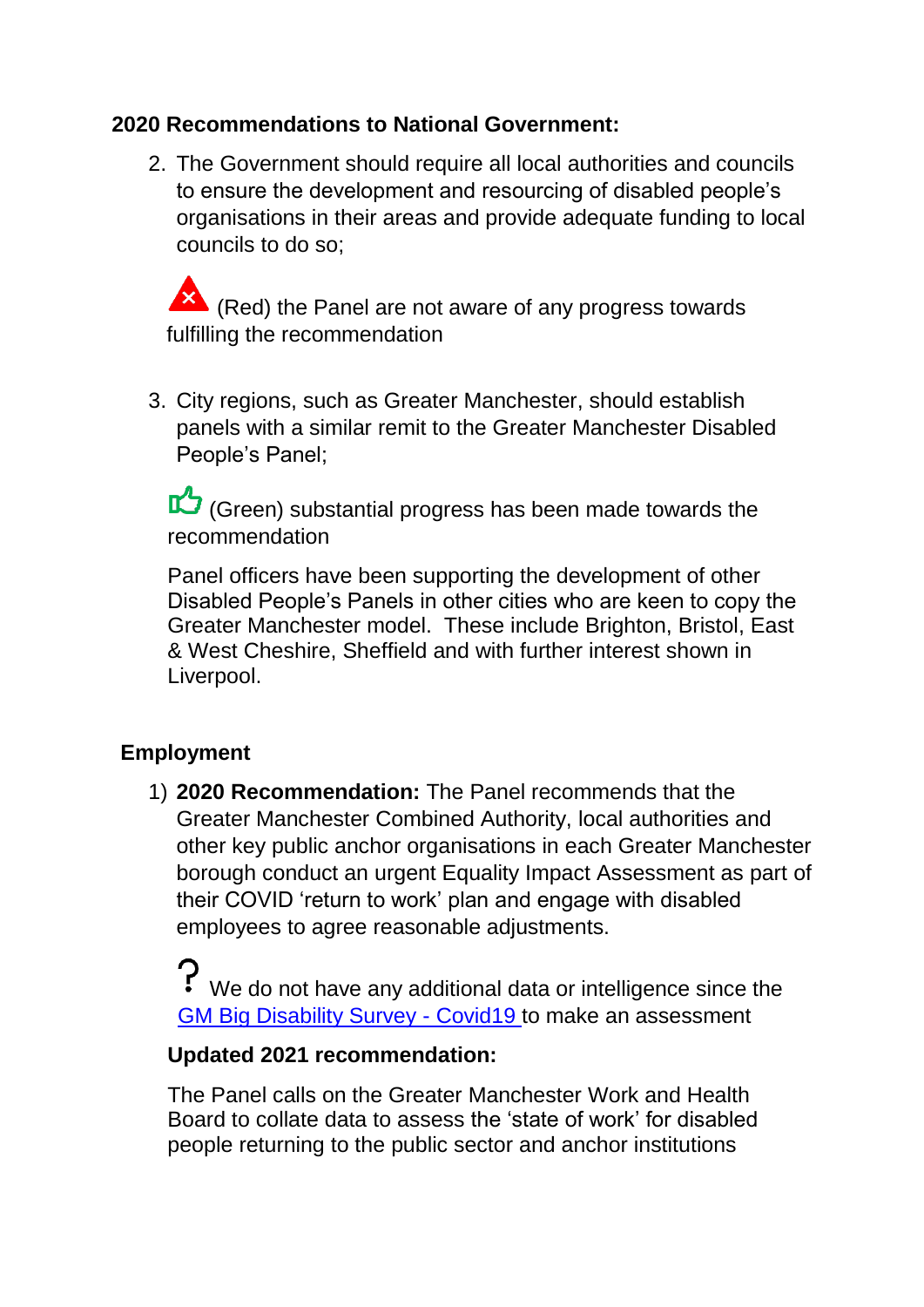2) **2020 Recommendation:** The Panel also recommends that the GMCA and GM Employment Charter ensure that clear guidance and standards are developed to ensure disabled employees within all Charter Supporter organisations are supported to return to work.

(Amber) the GM Charter has recently said that "Although not explicitly set out, addressing inequalities remains at the heart of the Charter's ambition. Ensuring equality in the workplace means creating opportunity for all, and the impact of COVID has heightened many of the existing challenges especially with regards to women, disability and our Black and Minority Ethnic communities. We will focus on action in these areas – especially in terms of progression and pay differential reporting". The Panel has been working with system leaders to develop clear targets and standards as recommended by the Independent Inequalities Commission.

#### **Updated 2021 recommendation:**

The Panel recommends that the Greater Manchester Good Employment Charter requires its members to develop clear equality action plans.

3) **2020 recommendations:** the Panel also recommends that the Government, employers and public authorities monitor and publish data relating to disabled people and employment, including before and after the pandemic.

 $\mathbf{P}$  We do not have any additional data or intelligence since the [GM Big Disability Survey -](https://gmdisabledpeoplespanel.com/2020/07/09/gm-big-disability-survey-covid19/) Covid19 to make an assessment

4) **2020 recommendations:** The Panel recommends employers, schools and universities and service providers comply with their anticipatory duty to make reasonable adjustments to avoid the unnecessary distress of forced disclosure.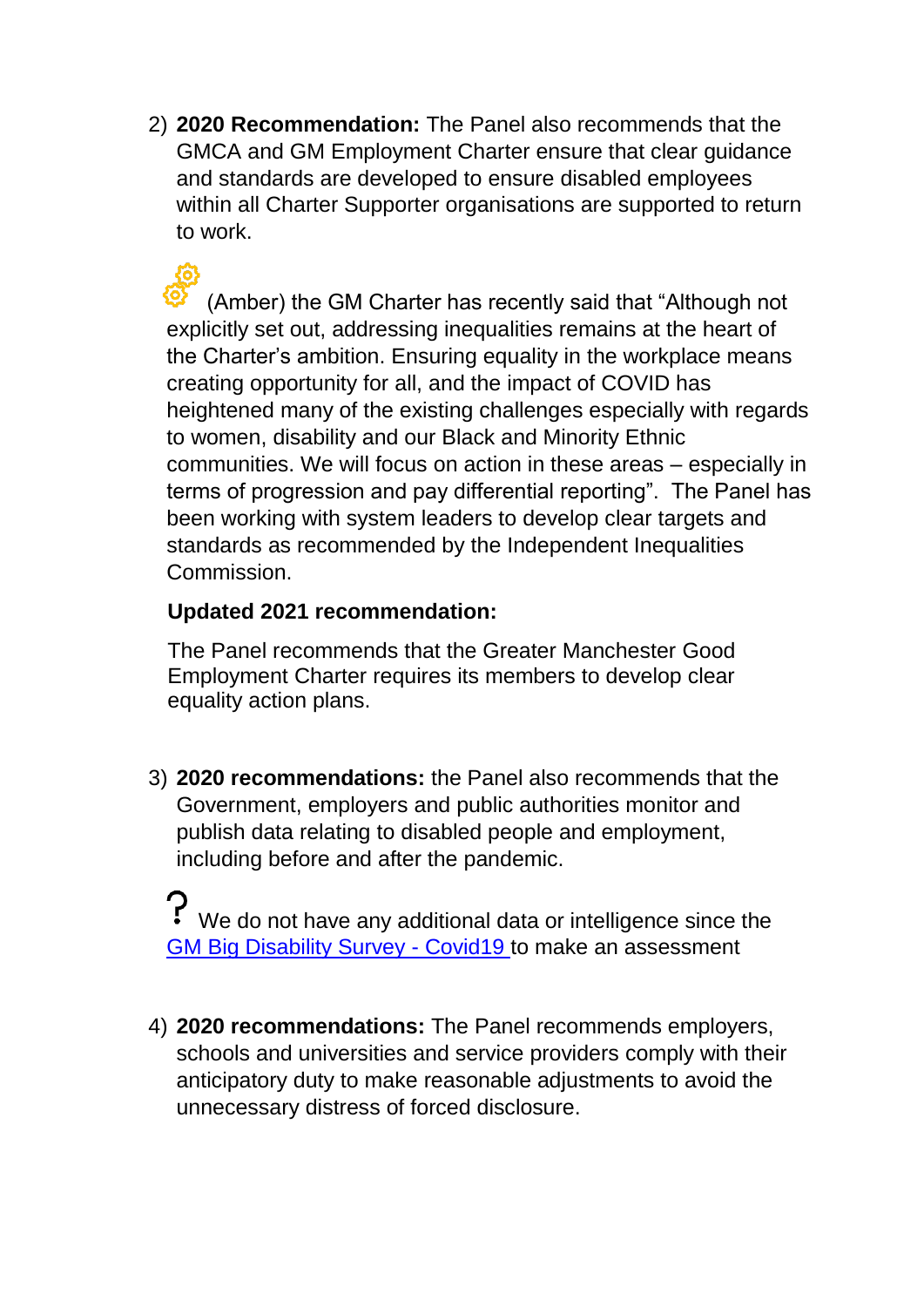**X** (Red) the Panel are not aware of any progress towards fulfilling the recommendation

5) **2020 recommendation:** The Panel recommends that the Greater Manchester Employment Charter delivers events and good practice guidance to ensure disabled employees retain work.

(Amber) the GM Good Employment Charter has published articles on the Disability Employment Gap. The Panel would like to work with the Good Employment Charter to address barriers to employment experienced by disabled people and which have been exacerbated by the pandemic.

- 6) **2020 recommendation:** The Panel recommends that work programmes are required to prioritise certain groups and ensure a certain percentage of clients are disabled people. Increased rewards could be provided to incentivise work programme providers. The Panel also recommends that Greater Manchester undertakes local positive action to enable disabled people to rise to top of the 'pile' of job applications
	- P We do not have any additional data or intelligence since the **GM** [Big Disability Survey -](https://gmdisabledpeoplespanel.com/2020/07/09/gm-big-disability-survey-covid19/) Covid19 to make an assessment

#### **Updated 2021 recommendation:**

The Panel recommends that the Greater Manchester Work and Health Board assesses the extent of positive action undertaken in the activities it commissions.

7) **2020 Recommendation to National Government:** The Panel recommends that the Government reminds employers that the Equality Act has not been suspended during the pandemic and about their duties to avoid laying disabled people off work and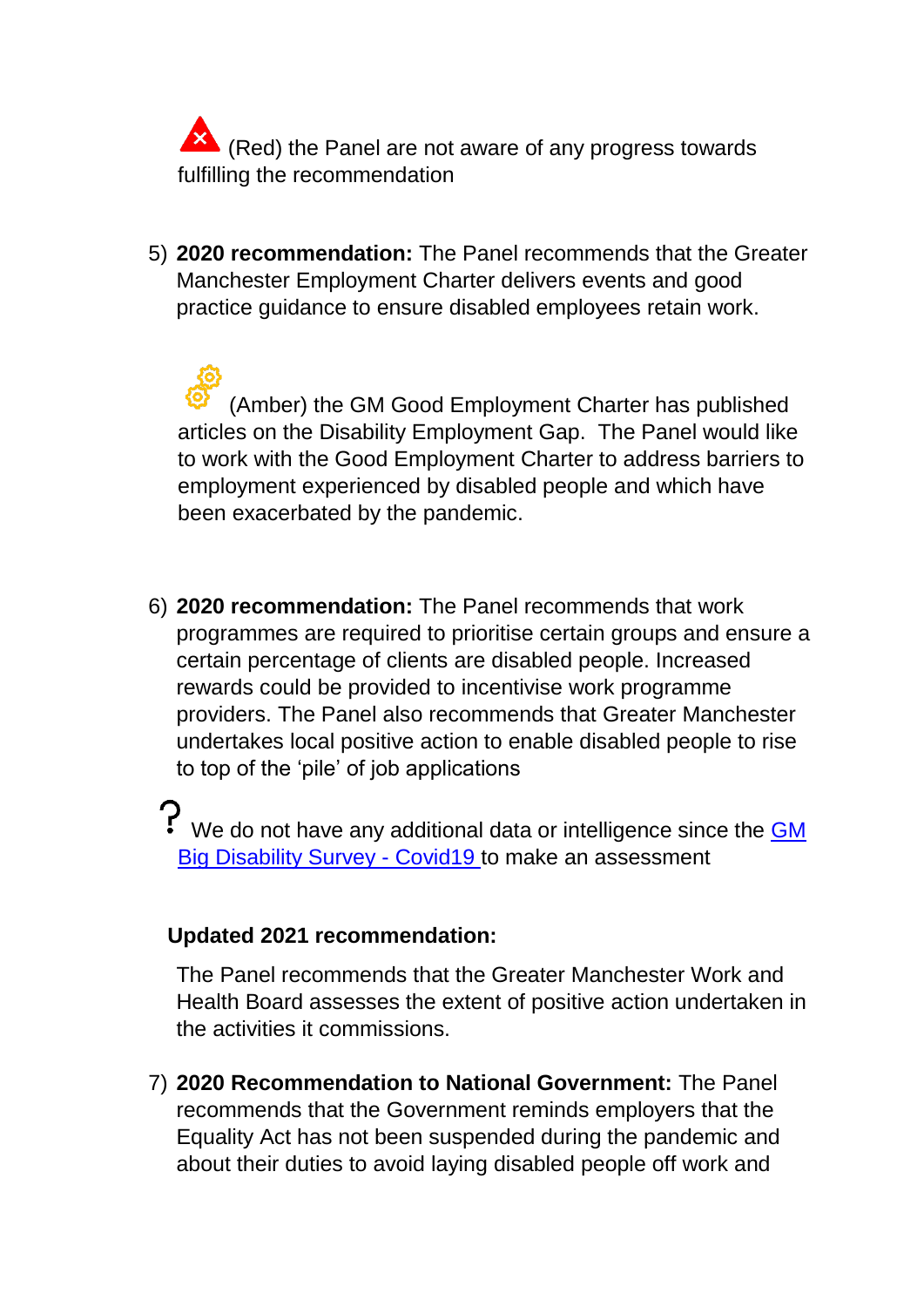look into ways for disabled people to continue to work from home if appropriate.

K (Red) the Panel are not aware of any progress towards fulfilling the recommendation

#### **Education**

**2020 recommendation:** The Panel are concerned that children who have an Education Health and Care Plan (EHCP) are not receiving the same level of support. The Panel has been told that some children with EHCP were unable to continue attending mainstream schools, and that little or no support was provided. The Panel recommends that Greater Manchester should aspire to have a fully supported inclusive education system.

We do not have any additional data or intelligence since the **GM** [Big Disability Survey -](https://gmdisabledpeoplespanel.com/2020/07/09/gm-big-disability-survey-covid19/) Covid19 to make an assessment

# **Updated 2021 recommendation:**

The Panel recommends that local authorities measure how children with EHCPs have been supported during the pandemic and publish any action plans implemented to address identified gaps.

**2020 recommendation:** The Panel recommends the prioritisation of Adult Education funding and ring-fencing Adult Education funding for those disproportionality affected by Covid-19.

We do not have any additional data or intelligence since the GM [Big Disability Survey -](https://gmdisabledpeoplespanel.com/2020/07/09/gm-big-disability-survey-covid19/) Covid19 to make an assessment

#### **Face masks**

**2020 recommendation:** Face masks place D/deaf individuals at a significant disadvantage, as face masks restrict lip-reading and also impair audio quality and attenuate speech. This poses significant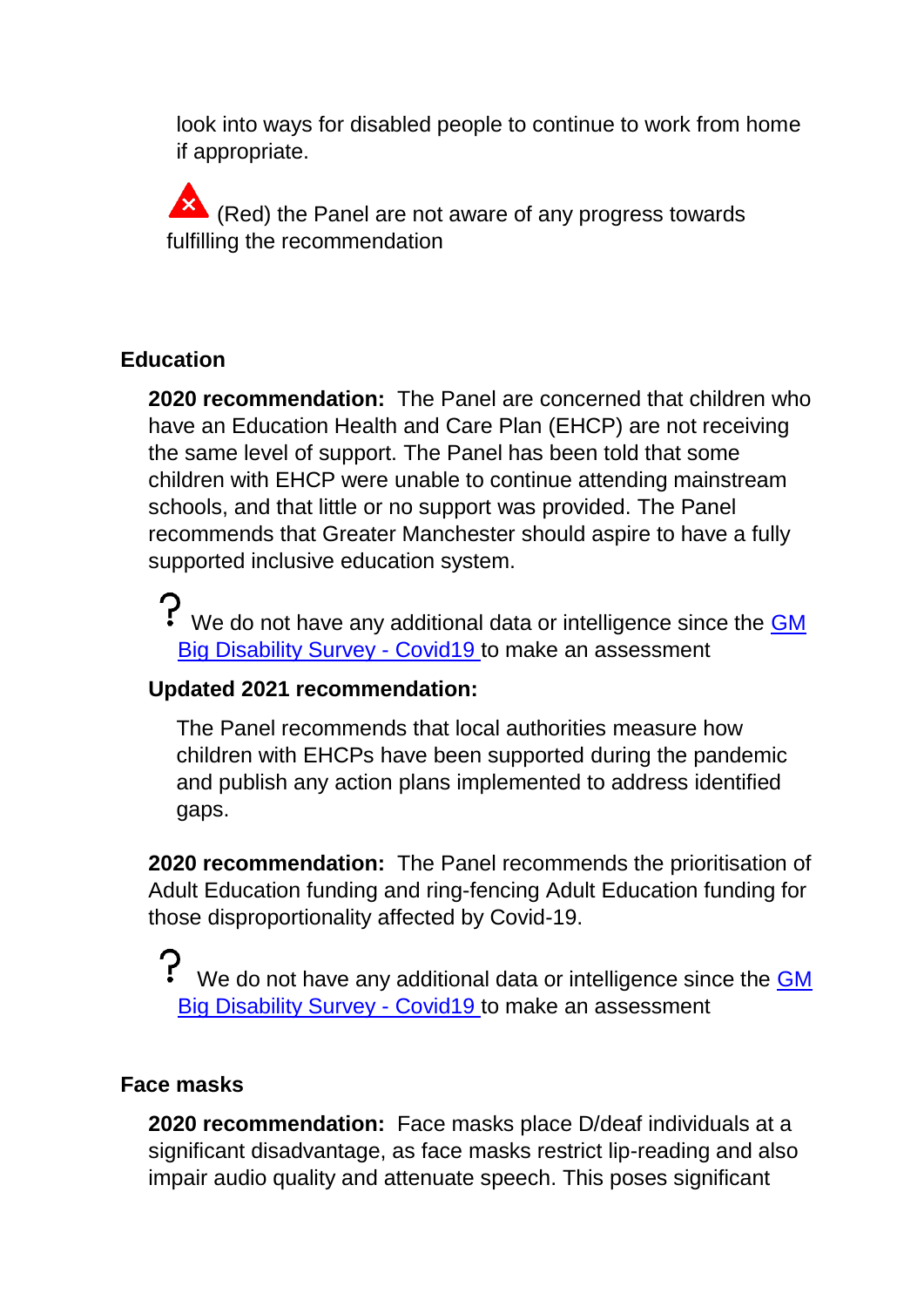communication challenges for individuals with hearing difficulties. Some individuals will also be unable to wear face masks, as a result of mobility difficulties and/or neurodiversity. While these individuals are exempt from wearing face masks, there is a risk of discrimination, harassment and abuse on public transport and in public venues if sufficient information is not provided to raise awareness. Panel members have reported harassment in person and "shaming" of disabled people on social media for not wearing masks. The Panel recommends that transparent face masks should be made compulsory in public buildings and workplaces with posters/leaflets to raise awareness of issues associated with nontransparent face masks. The Panel also recommends a national communications campaign to explain reasons why someone may not be wearing a mask and identify penalties that protect disabled people from hate crime.

 (Amber) the Panel welcomes initiatives such as TfGM's Journey Assistance Card (Exemptions Card) but also recommends the evaluation of the effectiveness of these cards in reducing hate crime on public transport. Transparent face masks have not been routinely adopted in workplaces and public and health services. Exemptions for face mask wearing on public transport. The Panel's proposed exemption language was used for Transport for Greater Manchester and the national campaign and the Panel influenced communication about face masks by the ten local authorities.

#### **Transport**

**2020 recommendation:** Panel members have reported that fewer disabled people are using public transport. The Panel recommends that transport providers monitor use of their services by disabled people, engage with Disabled People's Organisations and publish their results.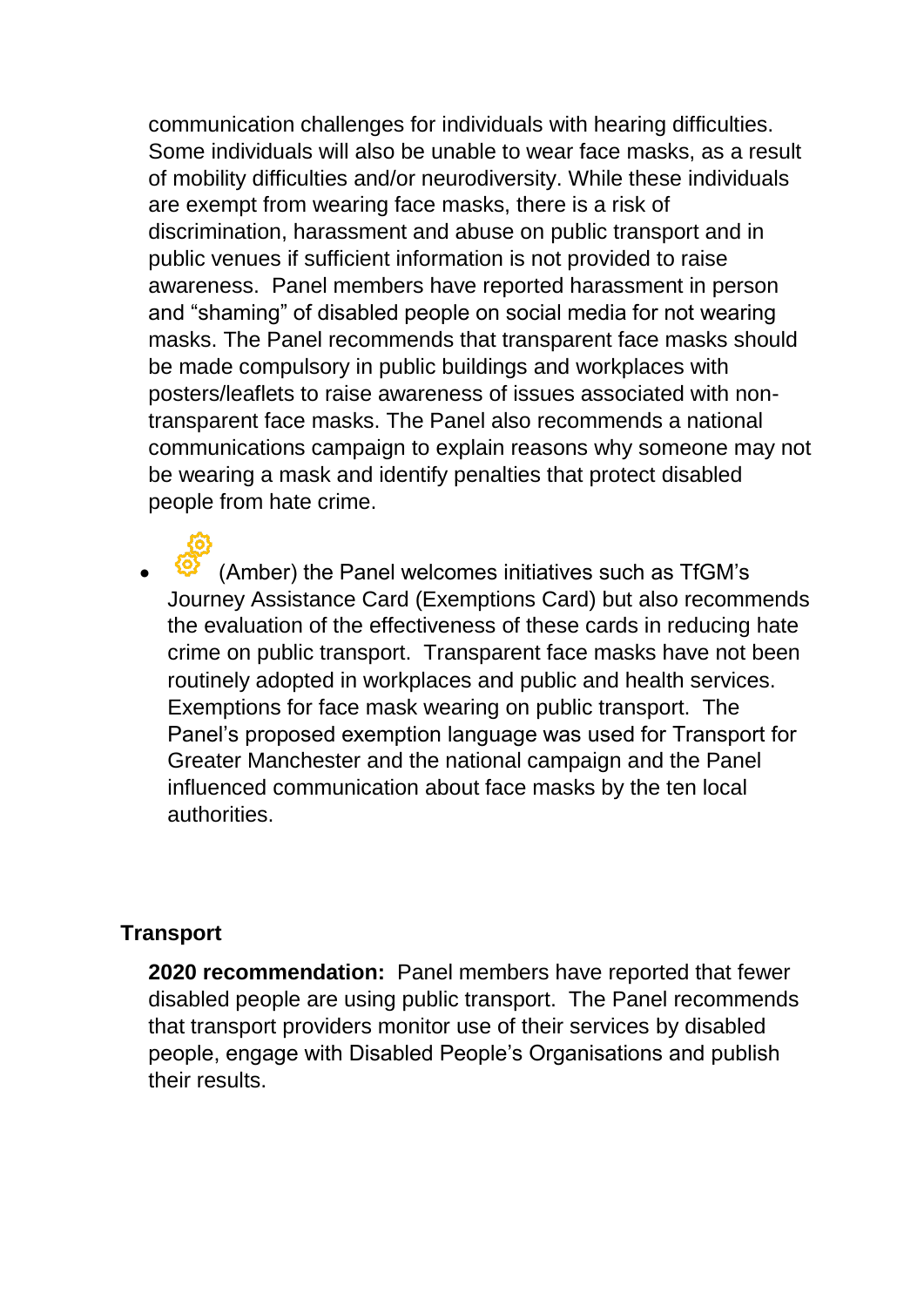(Amber) the Panel has not been provided with local information on transport but nationally has participated in Transport Focus' *Accessible transport: unlocking a better normal.*

#### **Work Plan 2021-2022**

The Panel has recognised that its success has also brought challenges, mainly in terms of capacity of the co-chairs, Panel member organisations and the officers which support the Panel. The Panel has used its knowledge to identify key priorities for 2021-2022. The other key issues that we know are important to disabled people in Greater Manchester include education, young disabled people, Brexit implications, hate crime, welfare benefits, data collection and housing. The Panel will work with partners in Greater Manchester to find alternative ways to obtain the lived experience of disabled people with respect to these issues.

The Panel has selected the following priorities, which are not listed in order of importance, for its focus for this year.

#### **Priorities**

- **1. Intersectionality and Strategic Infrastructure**
- The Panel will work with other Equality Panels to ensure it is representative of all groups experiencing inequality and oppression
- The Panel will work to encourage all local council and health service providers and businesses to sign up to the GM Disabled People's Commitment and encourage a rights-based approach to policy-making
- The Panel will increase its engagement with all ten Greater Manchester localities
- The Panel will work with the Greater Manchester Combined Authority on the refresh of the Greater Manchester Strategy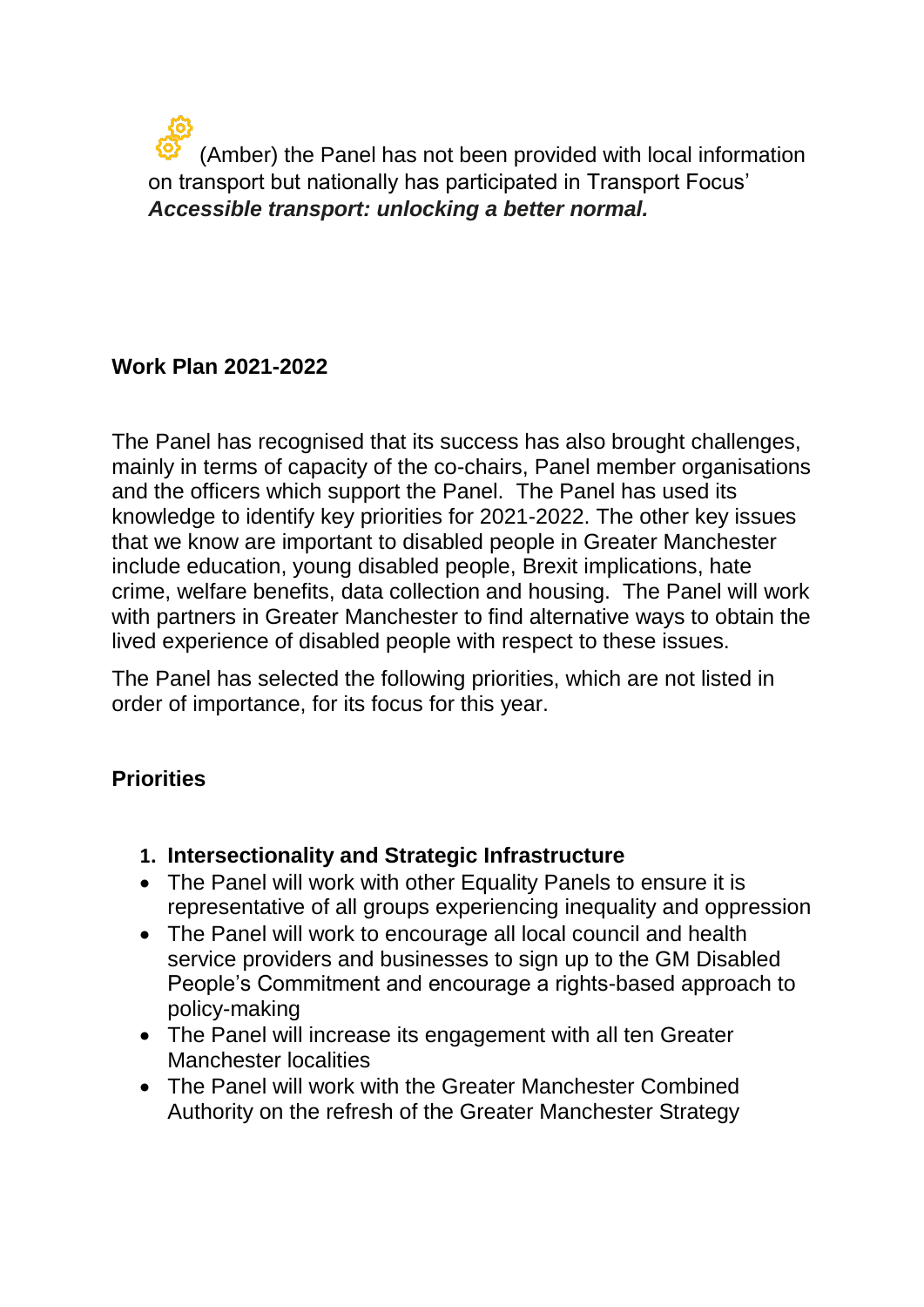- The Panel will work with partners to implement the recommendations from the Independent Inequalities Report, with particular reference to enforcement measures
- The Panel will align its work plan to the Mayoral Manifesto

## **2. Access and the Built Environment and Transport**

- The Panel will work with the Mayor on his manifesto commitment to achieve the deadline for all rail stations in Greater Manchester to be fully accessible to all residents by 2025.
- The Panel will work with the Mayor on his manifesto commitment to ensure all new buses will have audio and visual announcements by 2024.
- The Panel will work with the Mayor on his manifesto commitment to transform our towns and make them more accessible.

#### **3. Covid**

- The Panel will produce a follow-up report on the recommendations it made in its [GM Big Disability Survey -](https://gmdisabledpeoplespanel.com/2020/07/09/gm-big-disability-survey-covid19/) Covid19
- The Panel will work with partners across Greater Manchester to ensure that the opening up of communities post-COVID is inclusive of disabled people.

#### **4. Panel Governance and Development**

- The Panel will address geographical and intersectional gaps.
- The Panel will consider how to ensure Panel longevity and the sustainability of DPOs who are members or who would like to become members.
- The Panel and its officers will ensure that Panel members have the opportunity to develop their skills and expertise to strengthen the Panel and its member organisations.
- The Panel will work to raise its profile and ensure that the Panel's work is visible to individual disabled people in Greater Manchester.
- The Panel will review its governance structure.
- The Panel will expand its Associate Member network and increase its engagement with the Network.
- The Panel will look at improvements to the Panel structure and operational methods to ensure increased participation of learningdisabled people.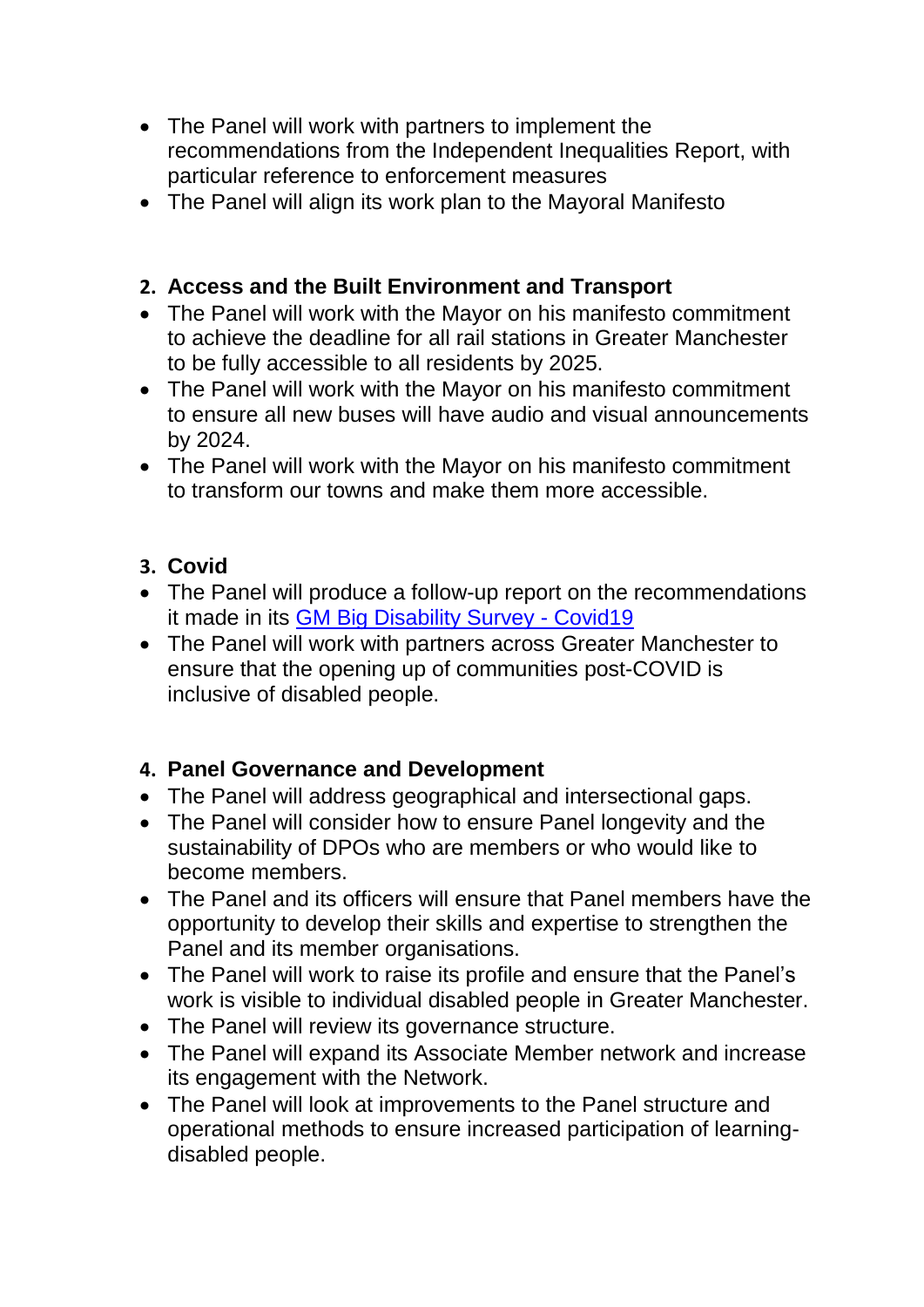#### **5. Social Care Charging**

 The Panel will work with the Mayor and Greater Manchester Health and Social Care Partnership to returning to independent living after covid. We will encourage a better provision of social care and a fairer social care charging system with the ambition of implementing a no-charge policy using other Local Authorities as examples.

#### **6. Employment**

- The Panel will work with Greater Manchester services and authorities to develop employment targets in relation to disabled people (pay gaps, employment, retention, and progression rates) and will assist in identifying actions to meet these targets and where possible the Panel will encourage local positive action to enable disabled people to rise to top of the 'pile' of job applications.
- The Panel will continue to encourage employers, businesses, and organisations to think about access when returning to an open society post-COVID. The Panel will work with the Greater Manchester Employment Charter to ensure that clear guidance and standards are developed on return to work for disabled employees and disabled employees are supported to return to work.
- The Panel will work with the Good Employment Charter to identify how implementation of the Charter is monitored and how this links to any enforcement measures, to also reflect the recommendations of the Independent Inequalities Commission.

# **7. Digital exclusion**

- The Panel will work with the Mayor on his manifesto commitment to help all over-75s get online alongside disabled people and under-25s.
- The Panel will work to ensure compliance with the recommendation in its [GM Big Disability Survey -](https://gmdisabledpeoplespanel.com/2020/07/09/gm-big-disability-survey-covid19/) Covid19. We recommended that digital exclusion is recognised as an urgent priority. The Panel recommended the provision of digital devices to enable digital inclusion and that the device itself will not solve digital exclusion, but that the costs of data/broadband and the